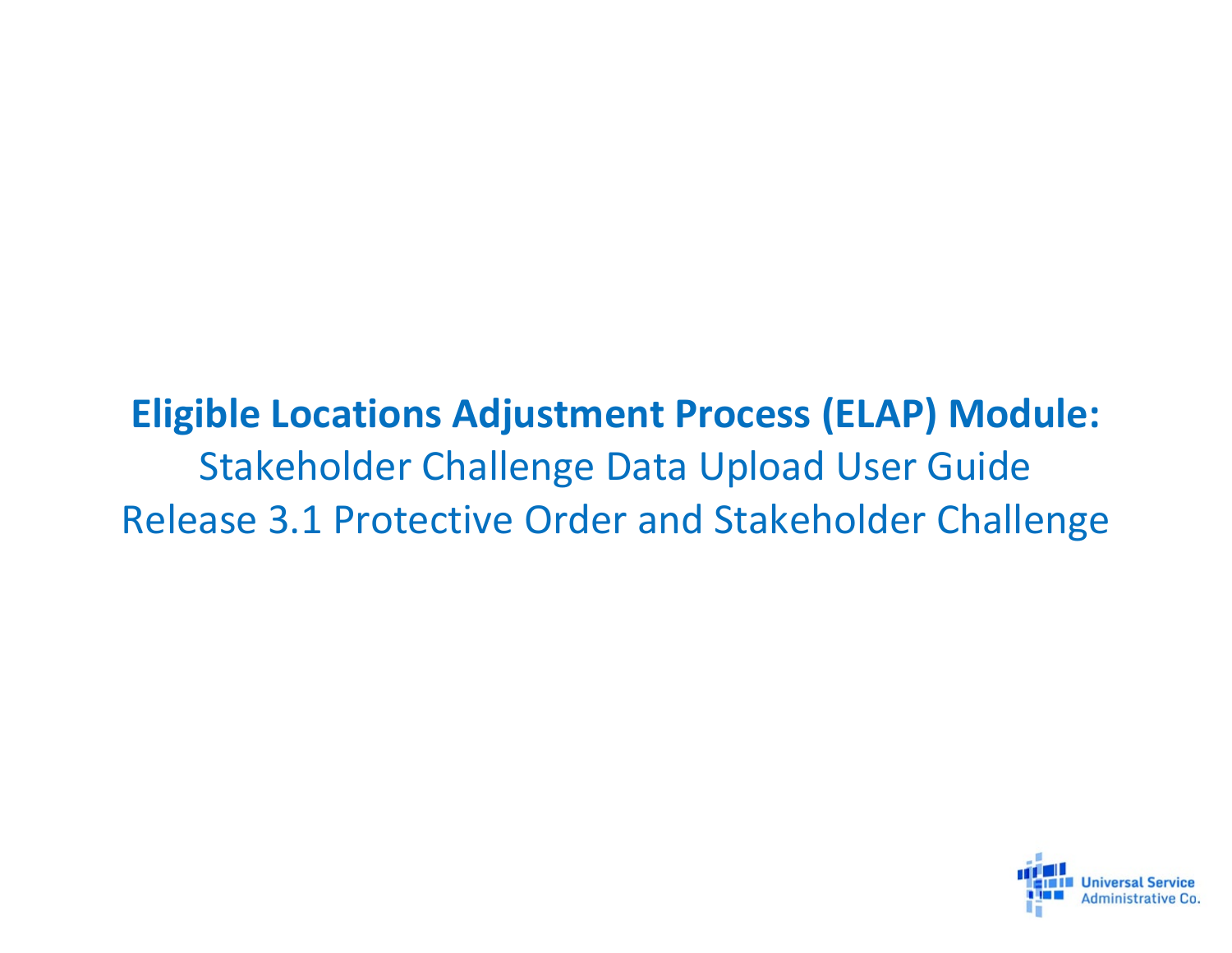# **TABLE OF CONTENTS**

#### Contents

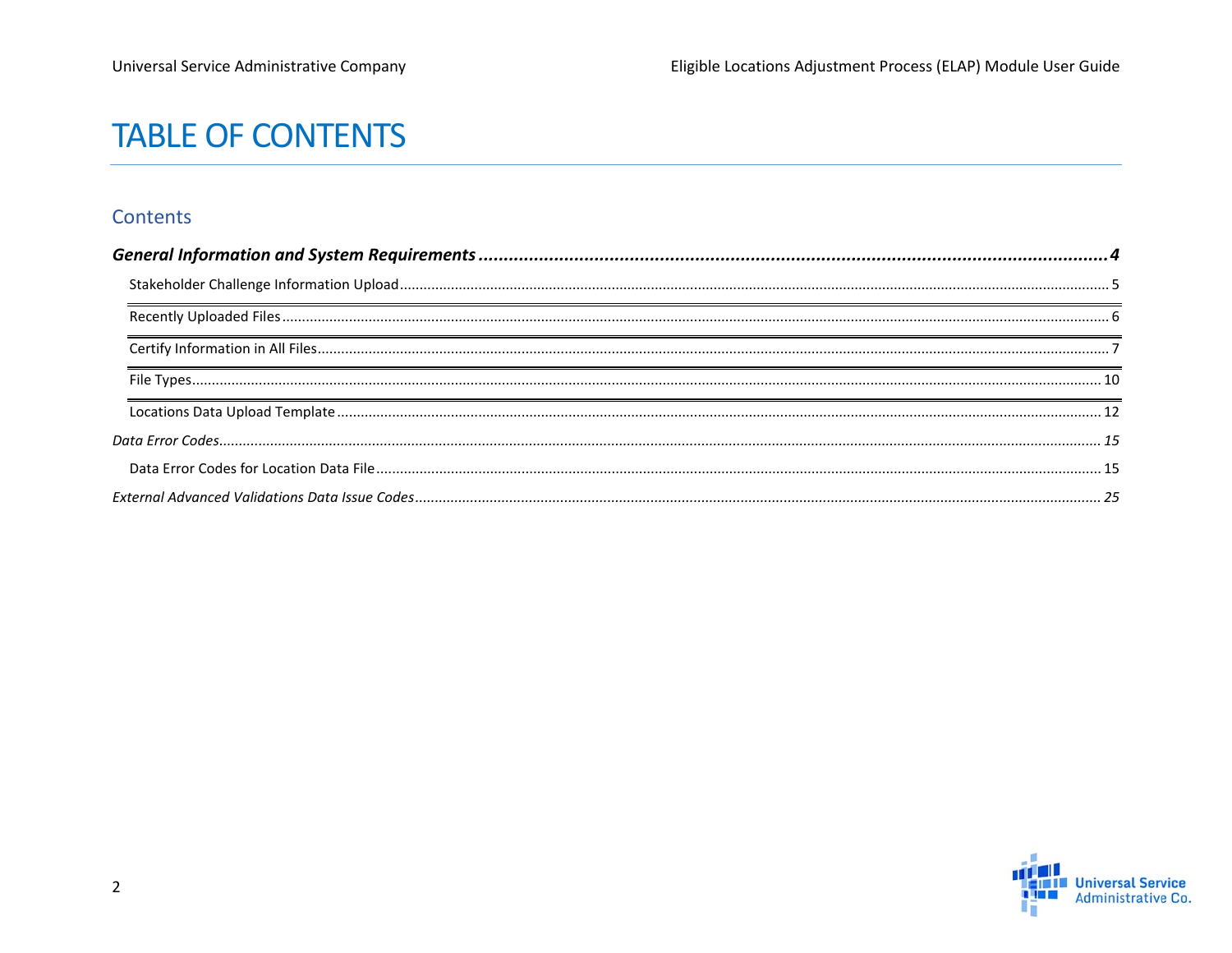#### **FCC NOTICE REQUIRED BY THE PAPERWORK REDUCTION ACT**

Estimate for work required is pending. If you have any comments on this estimate, or on how we can improve the collection and reduce the burden it causes you, please write the Federal Communications Commission, AMD-PERM, Paperwork Reduction Project (3060-1279), Washington, DC 20554. We will also accept your comments via the Internet if you send them to **pra@fcc.gov**. Please DO NOT SEND ANY ACCESS REQUESTS OR SUBMIT ANY DATA REQUIRED BY THIS COLLECTION TO THIS ADDRESS. You are not required to respond to a collection of information sponsored by the Federal government, and the government may not conduct or sponsor this collection, unless it displays a currently valid OMB control number or if we fail to provide you with this notice. This collection has been assigned an OMB control number of 3060-1279

#### **THE FOREGOING NOTICE IS REQUIRED BY THE PAPERWORK REDUCTION ACT OF 1995, P.L. 104-13, OCTOBER 1, 1995, 44 U.S.C. 3507**

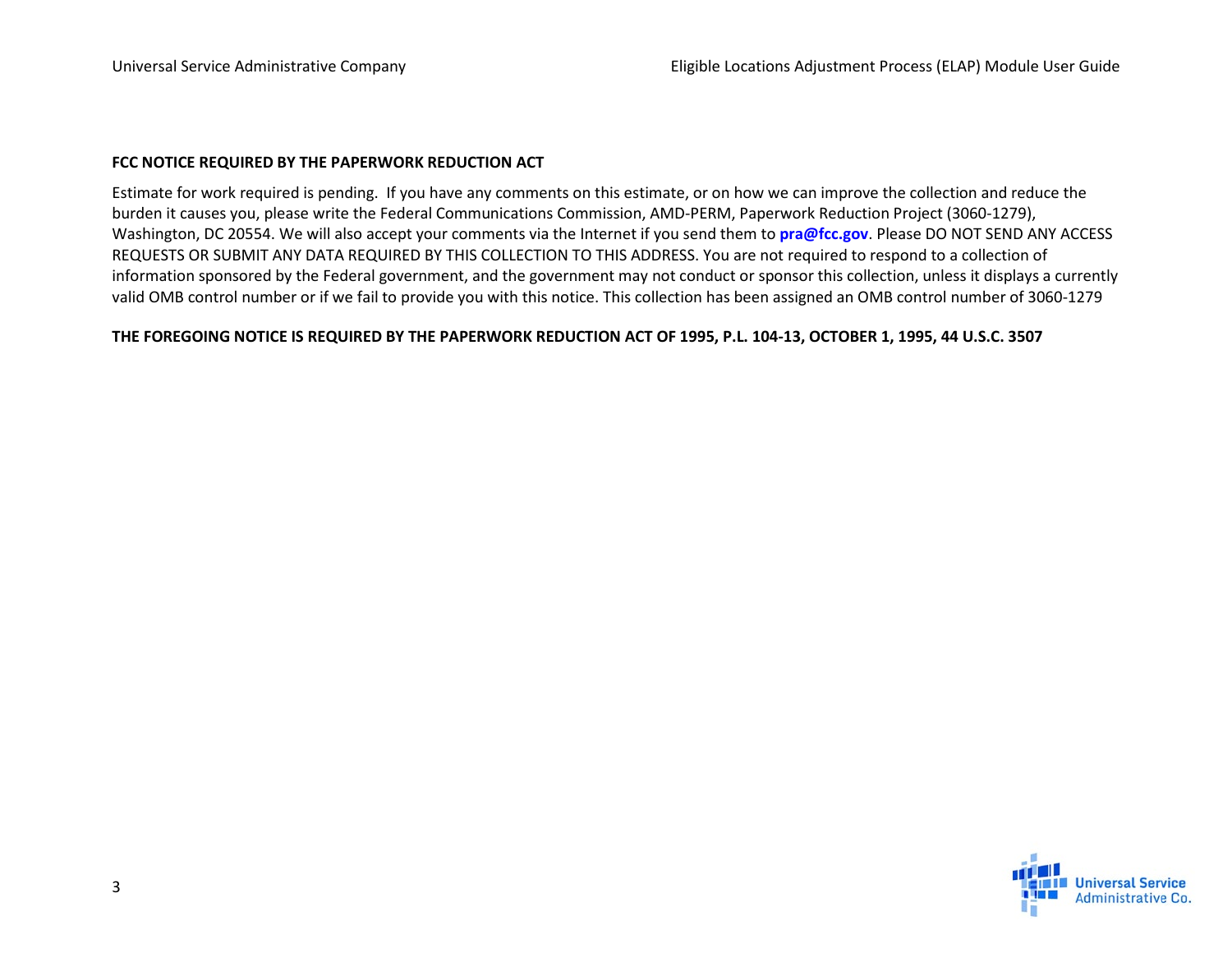# <span id="page-3-0"></span>**General Information and System Requirements**

| <b>Requirement</b>                                 | <b>Description</b>                                                                                                                                                                                                       |
|----------------------------------------------------|--------------------------------------------------------------------------------------------------------------------------------------------------------------------------------------------------------------------------|
| Internet Browsers and<br><b>Versions Supported</b> | Internet Explorer version 11<br>$\bullet$<br>Safari version 10 and above<br>$\bullet$<br>Edge version 14 and above<br>$\bullet$<br>Chrome version 51 and above<br>$\bullet$<br>Firefox version 46 and above<br>$\bullet$ |
| User Access                                        | Carrier general counsels (GCs) and Support Operations Officers (SPOs) will be granted access to this<br>system through our e-file system. Additional user access will be granted by the GC or SPO of the<br>company.     |
| <b>Concurrent Accounts</b>                         | Each organization may have an unlimited number of users. After six months of no usage, however, USAC<br>will deactivate the unused user account.                                                                         |
| <b>Session Timeout</b>                             | Sessions will timeout after 25 minutes of inactivity. You will receive a warning modal five minutes prior<br>to the expiration of your session.                                                                          |

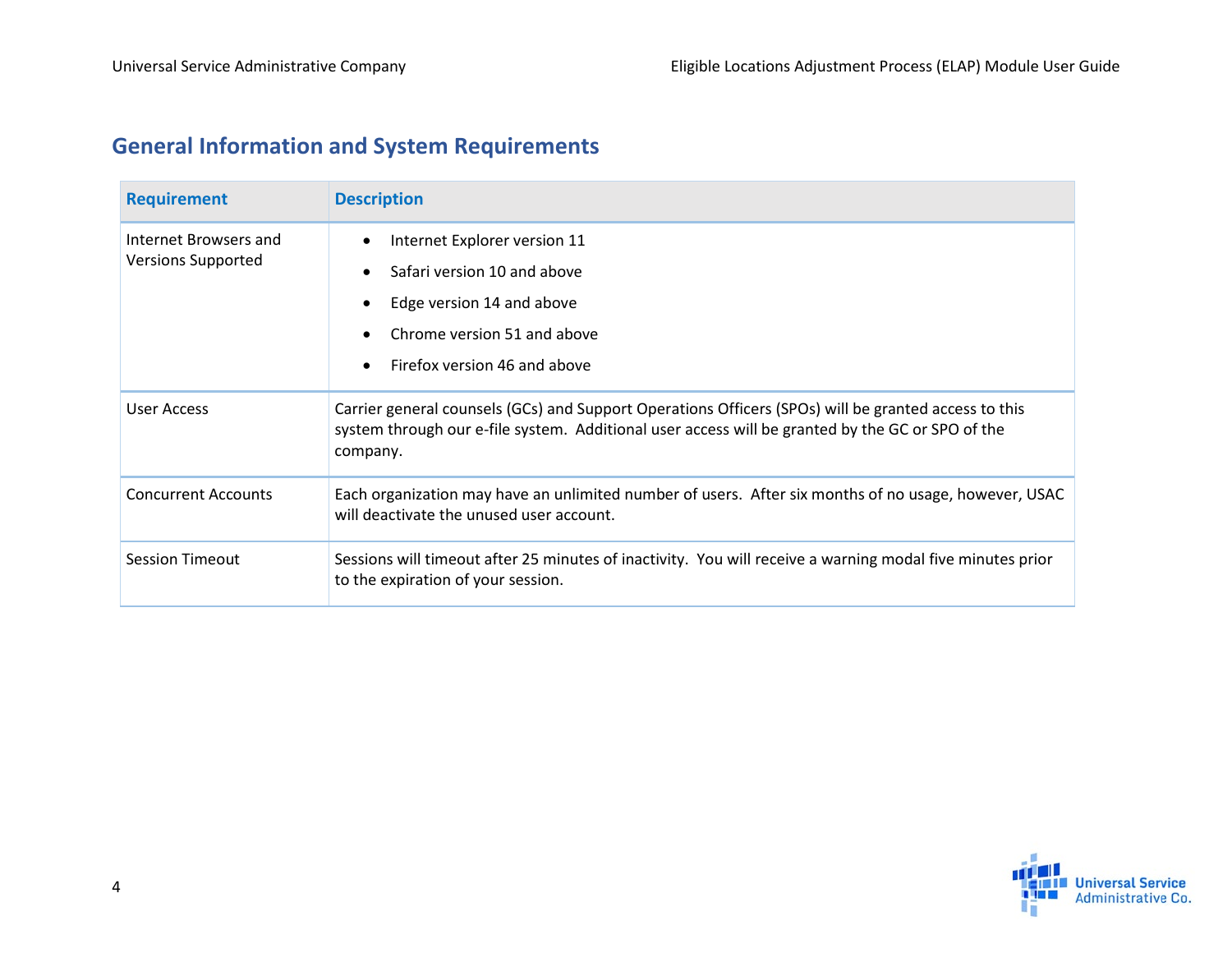#### <span id="page-4-0"></span>**Stakeholder Challenge Information Upload**

When you are ready to begin uploading challenge information, go to Uploads page. You must identify the service area identification number for which you are uploading information by using the 'Select' drop down menu. The service areas in the dropdown fields are pre-populated.

You must also select the type of file you are uploading: 1) Location Data (csv) (single file only); 2) Methodology (pdf) (single file only); or 3) Evidentiary Support (various formats; more than one Evidentiary file may be uploaded). For the Location Data, you must use the Stakeholder Location Upload Template (LocationsDataUploadTemplate.csv). It is available for download through the 'Help with Uploading' section on the right side of the 'Manage Uploads' page. For more information about template fields and the formatting requirements, refer to the tables at the end of this guide or send an e-mail to [elap@usac.org.](mailto:elap@usac.org)

**Help with Uploading** 

Stakeholder Data Upload Instructions Stakeholder Location Upload Template

**You must upload at least one file of each type (Locations Data, Methodology and Supporting Evidence)**. **Please verify that you are uploading the file you intend for Evidentiary Support and Methodology as there is no validation performed on these files and you will not be able to replace them after the Stakeholder filing window closes. If you upload the incorrect file, you will only have an opportunity to replace it during the open Stakeholder filing window.**

| Request Participant Information                                | <b>Challenge Information Upload</b>                                                                                                                                                                                           |  |
|----------------------------------------------------------------|-------------------------------------------------------------------------------------------------------------------------------------------------------------------------------------------------------------------------------|--|
|                                                                |                                                                                                                                                                                                                               |  |
|                                                                | Challenge Information Upload                                                                                                                                                                                                  |  |
| Instructions' link under Help with Uploading.                  | The ELAP module allows you to upload your locations, evidentiary support, and methodology files at the<br>state level. For detailed instructions on how to create a filing for your state, please select the 'Detailed Filing |  |
| Stakeholder Challenge window closes.                           | Please verify that you are uploading the file you intend for Evidentiary Support and Methodology as<br>there is no validation performed on these files and you will not be able to replace them after the                     |  |
| To begin your upload, follow the steps listed below.           |                                                                                                                                                                                                                               |  |
| Use the Location Data Upload Template for your location files. |                                                                                                                                                                                                                               |  |
| Upload your Methodology File as a PDF.                         |                                                                                                                                                                                                                               |  |
|                                                                | Accepted formats for Evidentiary Support Files are PDF, CSF, SHP, JPG or PNG.                                                                                                                                                 |  |
|                                                                |                                                                                                                                                                                                                               |  |

| 439073<br>$\checkmark$               |
|--------------------------------------|
| 2. Select a File Type                |
| <b>Location Data</b><br>$\checkmark$ |
|                                      |

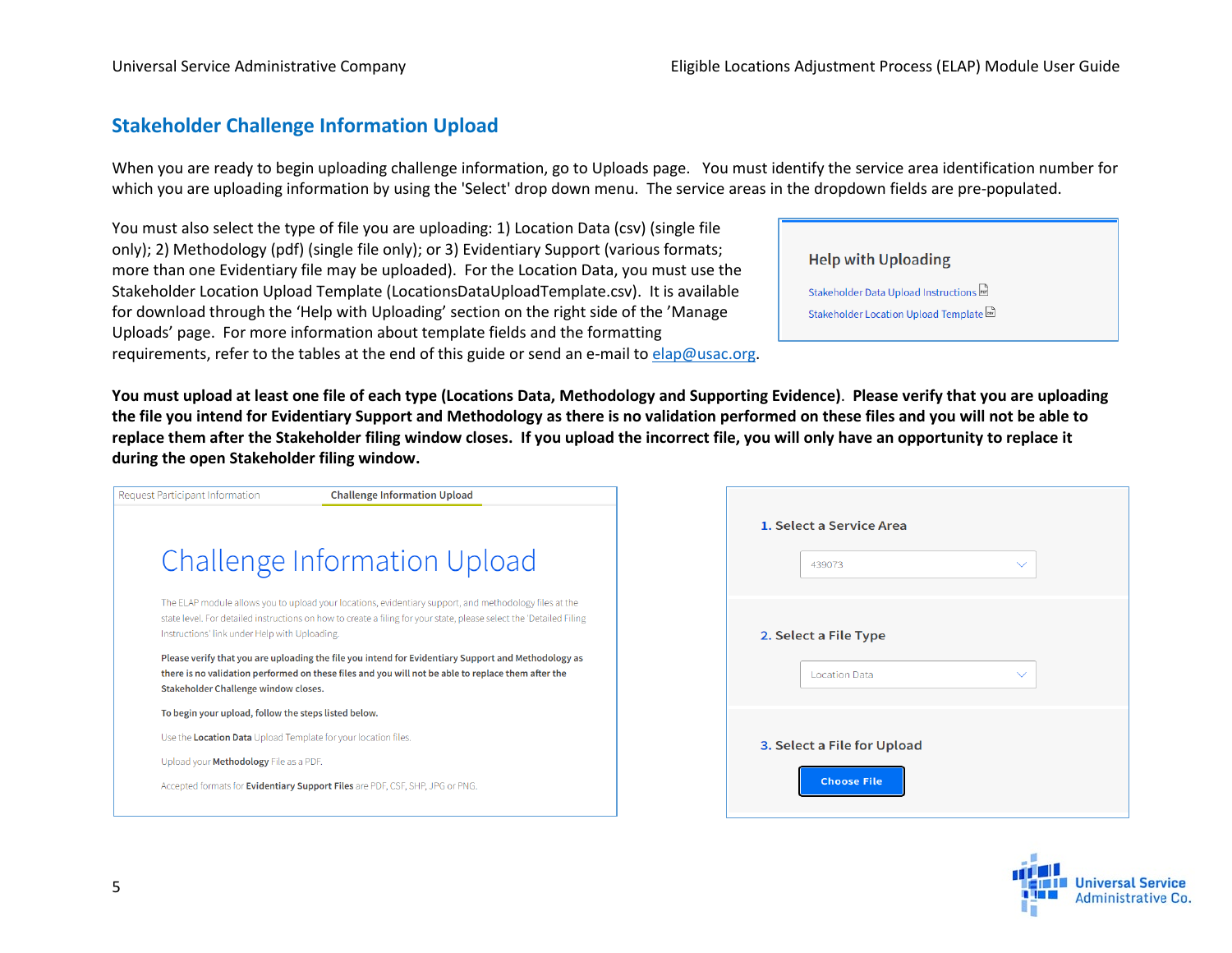#### <span id="page-5-0"></span>**Recently Uploaded Files**

Once you have successfully uploaded a file, you will see the file name appear in the 'Recently Uploaded Files' table at the bottom of the page. Depending on the file size and server availability, your file may take several minutes or longer to complete processing. You do not have to stay logged into the system to wait for your file(s) to complete processing. Once the upload process is completed, you can return later to view the results. If your file takes longer than two hours to complete processing, please alert USAC using the e-mail address: [HUBBOperationsSupport@usac.org.](mailto:HUBBOperationsSupport@usac.org)

Once your file(s) have completed processing, you can see the overall validation results for the Locations Data file and download a detailed log of any data errors contained in the file. The 'Locations|Errors' column in this file shows the number of valid locations that were uploaded followed by the number of validation errors, if any, that were detected. If your file contains validation errors, you may correct these errors by downloading and deleting the file, and then uploading a new revised Locations Data File. Refer to the links in the 'Actions' column on the far right of the table. Refer to the **Data Error Codes** section of this guide to troubleshoot locations data errors shown in the log.

| <b>Recently Uploaded Files</b> | <b>Certify Data</b>             |                            |                           |                 |                   |                    |                               |
|--------------------------------|---------------------------------|----------------------------|---------------------------|-----------------|-------------------|--------------------|-------------------------------|
| Displaying 1-3 of 3 files      |                                 |                            |                           |                 |                   |                    |                               |
| <b>Service Area</b>            | <b>File Name</b>                | <b>File Type</b>           | Uploaded                  | <b>Progress</b> | <b>Created by</b> | Locations   Errors | Actions $(i)$                 |
| 439073                         | <b>USAC Information Methodo</b> | Methodology                | 05/03/2022<br>10:24:57 AM | Completed       | stk_OK_stateGo    |                    | Download Delete               |
| 439073                         | <b>ELAP CB DATA.csv</b>         | <b>Evidentiary Support</b> | 05/03/2022<br>10:23:09 AM | Completed       | stk_OK_stateGo    |                    | Download Delete               |
| 439073                         | Stk_OK_stategov Location        | <b>Location Data</b>       | 05/03/2022<br>09:22:37 AM | Completed       | stk_OK_stateGo    | 41569 851 errors   | Download   Error Log   Delete |
| Show<br>$25 \sqrt{ }$          | files/page                      |                            |                           |                 |                   |                    | $\leq$<br>$\mathbf{1}$        |
|                                |                                 |                            |                           |                 |                   |                    |                               |

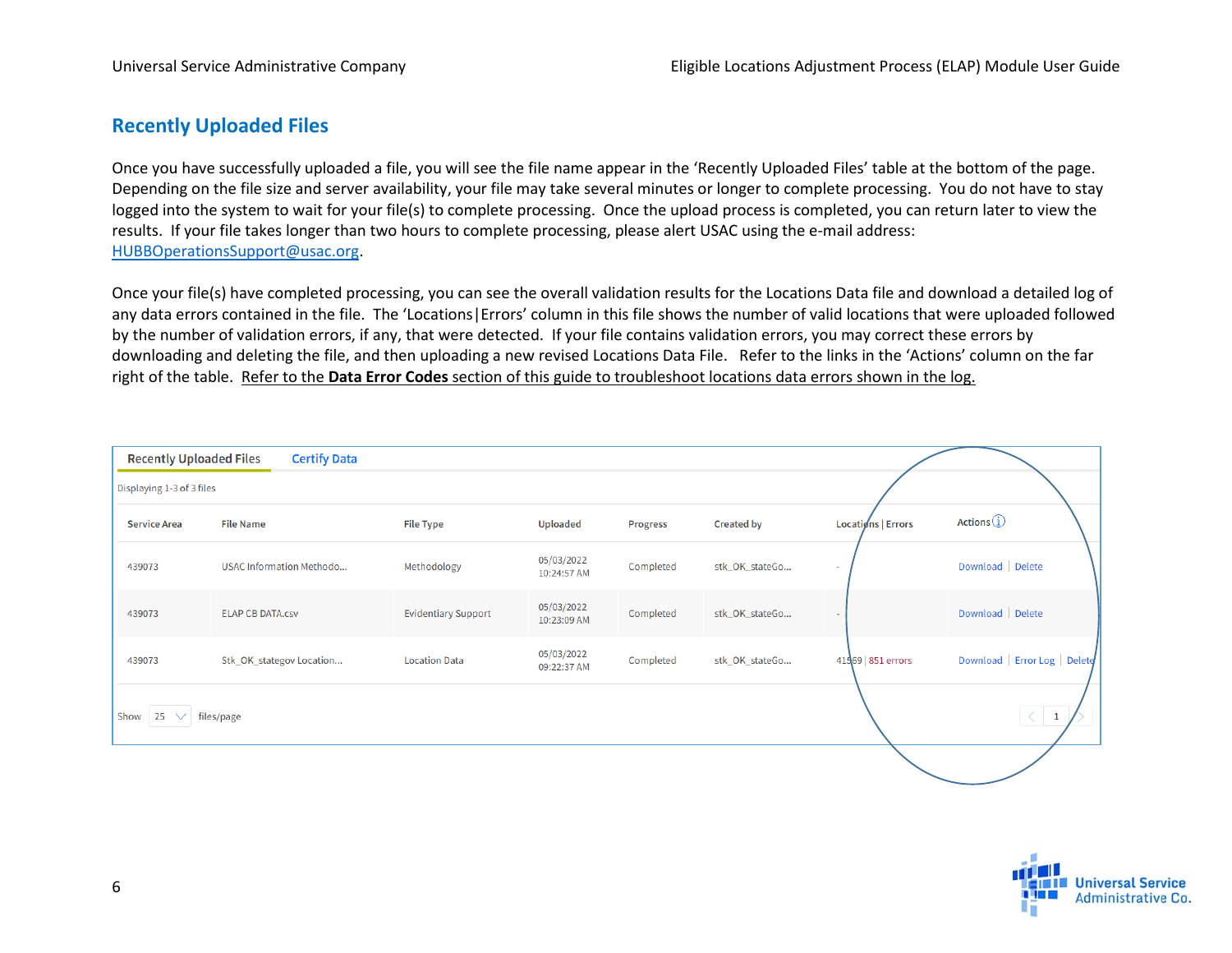After your files have finished uploading, you can see if there are any validation errors related to your file upload. Specifically in the Locations Data File. Check the 'Locations|Errors' column to verify there are no validation errors in your file. If you see errors, you can download an 'Error Log' that will show an error message for each row of data in your file that did not pass validation. The 'Locations Data Upload Template' and 'Data Error Codes' section of this manual show the details of what type of data each field in the template requires and what the data error codes mean. If you need to upload a new version of a file, you can delete the old version by selecting the 'Delete' link in the 'Actions' column. If you have questions or are having trouble with errors in your files, please e-mail [elap@usac.org.](mailto:elap@usac.org)

#### <span id="page-6-0"></span>**Certify Information in All Files**

To the right of the 'Recently Uploaded Files' tab is the 'Certify Data' tab. After you complete the file uploads, select this tab. If you select this tab prior to completing an upload of all file types, the table will indicate that files are missing under the 'Filing Status' column, and you will not be able to certify any of the files.

| <b>Recently Uploaded Files</b> | <b>Certify Data</b>     |           |                     |
|--------------------------------|-------------------------|-----------|---------------------|
|                                |                         |           |                     |
|                                |                         |           |                     |
| <b>Service Area</b>            | <b>Filing Status</b>    | Locations | <b>Certified On</b> |
| 439073                         | <b>Missing Evidence</b> | 40779     | $\sim$              |
|                                |                         |           |                     |

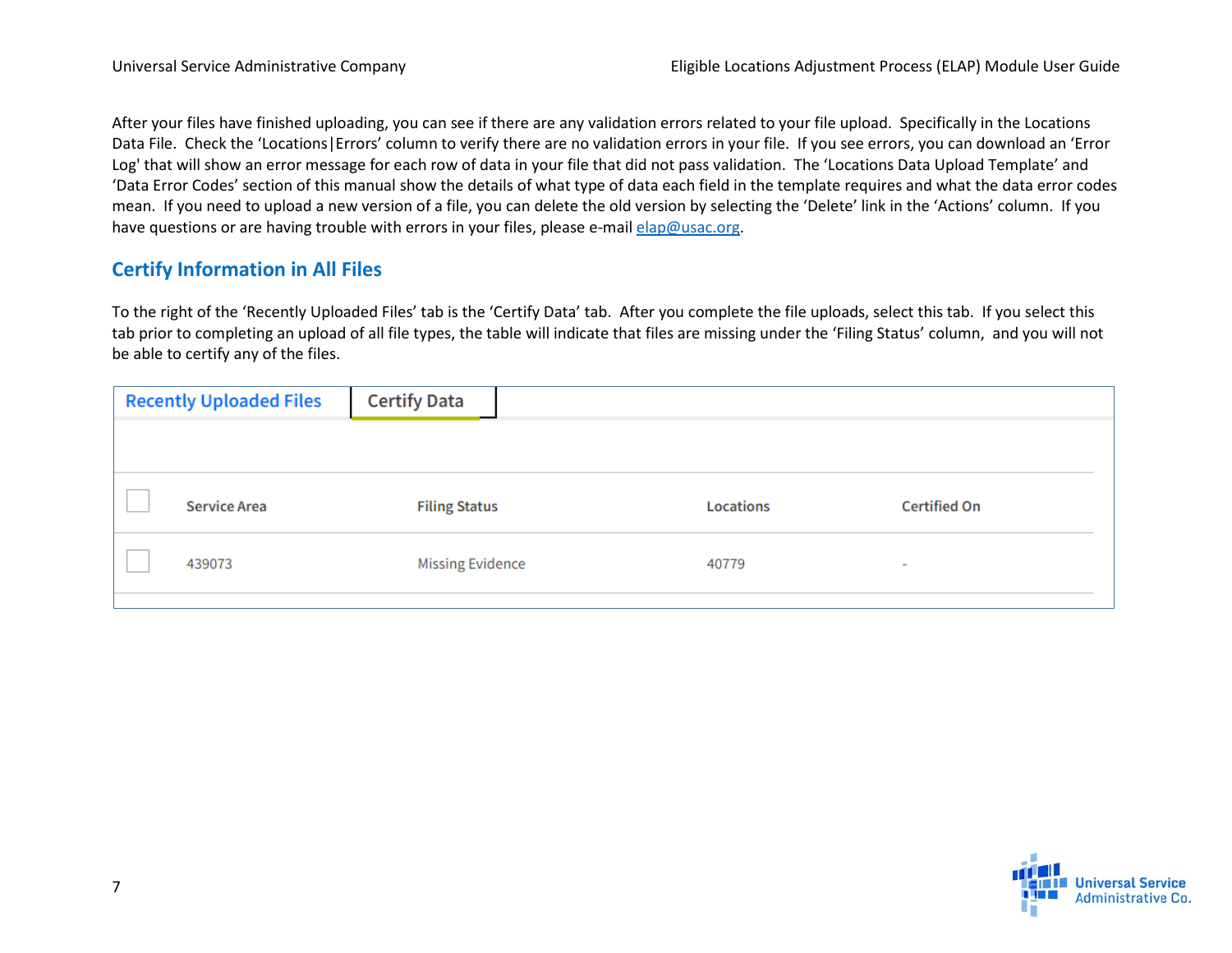When you have uploaded the minimum number of files (and the Locations Data file has been verified), the filing status column will indicate that the files are 'Ready to Certify.' Once the check box is selected, you will see a 'Certify' button at the top of the table.

| <b>Recently Uploaded Files</b> | <b>Certify Data</b>  |           |                     |  |
|--------------------------------|----------------------|-----------|---------------------|--|
| <b>Certify</b><br>1 selected   |                      |           | <b>Deselect All</b> |  |
| <b>Service Area</b>            | <b>Filing Status</b> | Locations | <b>Certified On</b> |  |
| 439073                         | Ready to Certify     | 40779     | $\sim$              |  |
|                                |                      |           |                     |  |

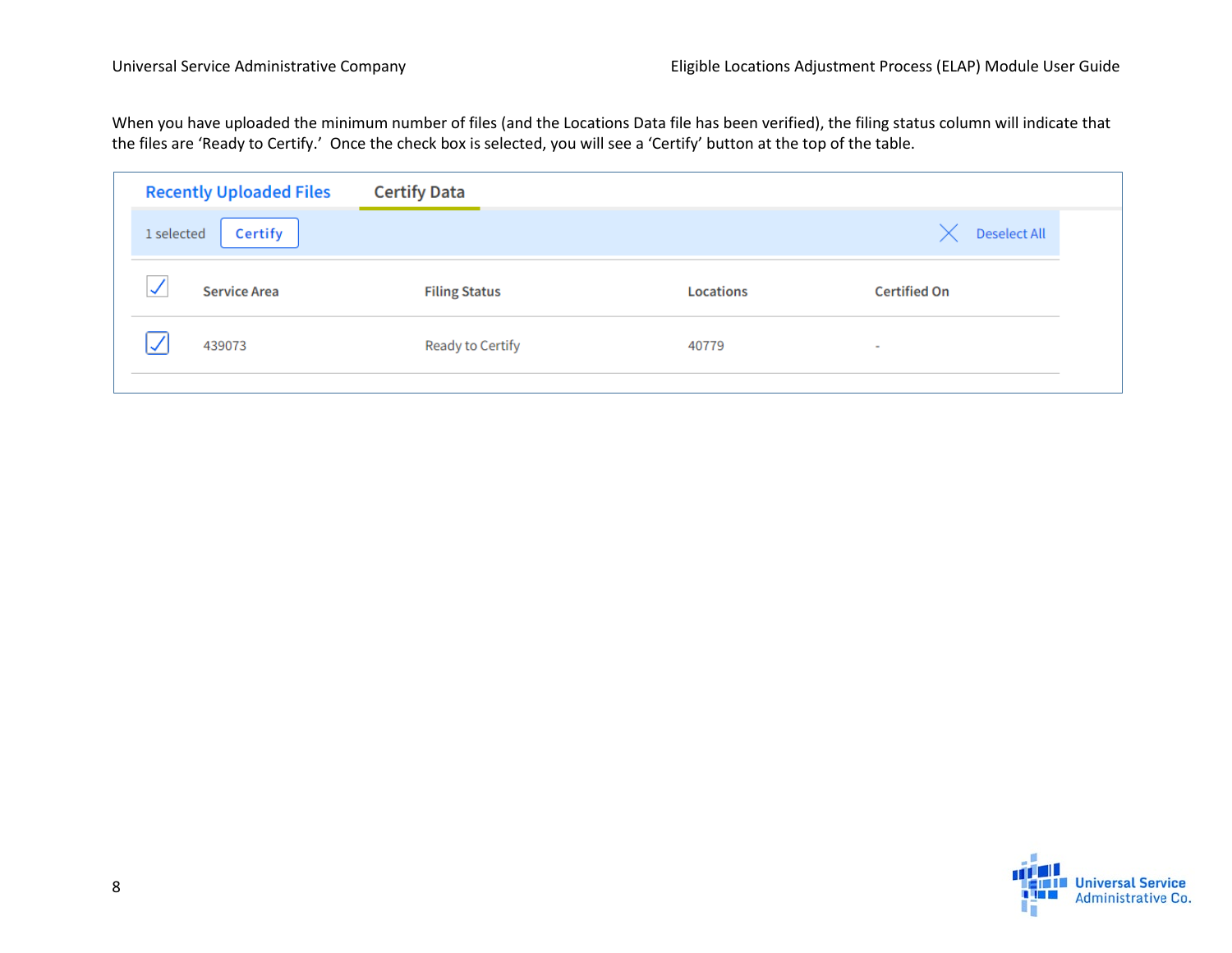When the 'Certify' button is selected, a pop-up screen, 'Sign and Certify,' will appear, requiring a digital signature. Type in your name in the signature box. After you have signed and submitted, a 'Certification Confirmation' pop-up screen will provide you with a Confirmation Number, the date and time of certification, and the associated username. Once you select the 'Okay' button, the certified information will be made available to the associated Participant users that have completed the Protective Order process (by signing the Acknowledgement of Confidentiality and by obtaining the requisite access).

| Sign and Certify                                                                                                                                                                                                           |  |
|----------------------------------------------------------------------------------------------------------------------------------------------------------------------------------------------------------------------------|--|
| Warning: The location file you are about to certify contains<br>errors. You can rectify these errors before certifying or proceed<br>with certification.                                                                   |  |
| I certify that, as a stakeholder, my responsibilities include<br>ensuring the truthfulness and accuracy of statements and<br>evidence submitted into the Eligible Locations Adjustment<br>Module (ELAP).                   |  |
| I attest, under penalty of perjury, that the stakeholder has                                                                                                                                                               |  |
| engaged in due diligence to verify the truth and accuracy of<br>statements and evidence presented in ELAP; and that, to the best<br>of my knowledge and belief, all such statements and evidence<br>are true and accurate. |  |
| Enter your name to digitally sign your certification.                                                                                                                                                                      |  |
| Your Signature                                                                                                                                                                                                             |  |
| OK State                                                                                                                                                                                                                   |  |
| <b>Submit Certification</b><br>Cancel                                                                                                                                                                                      |  |

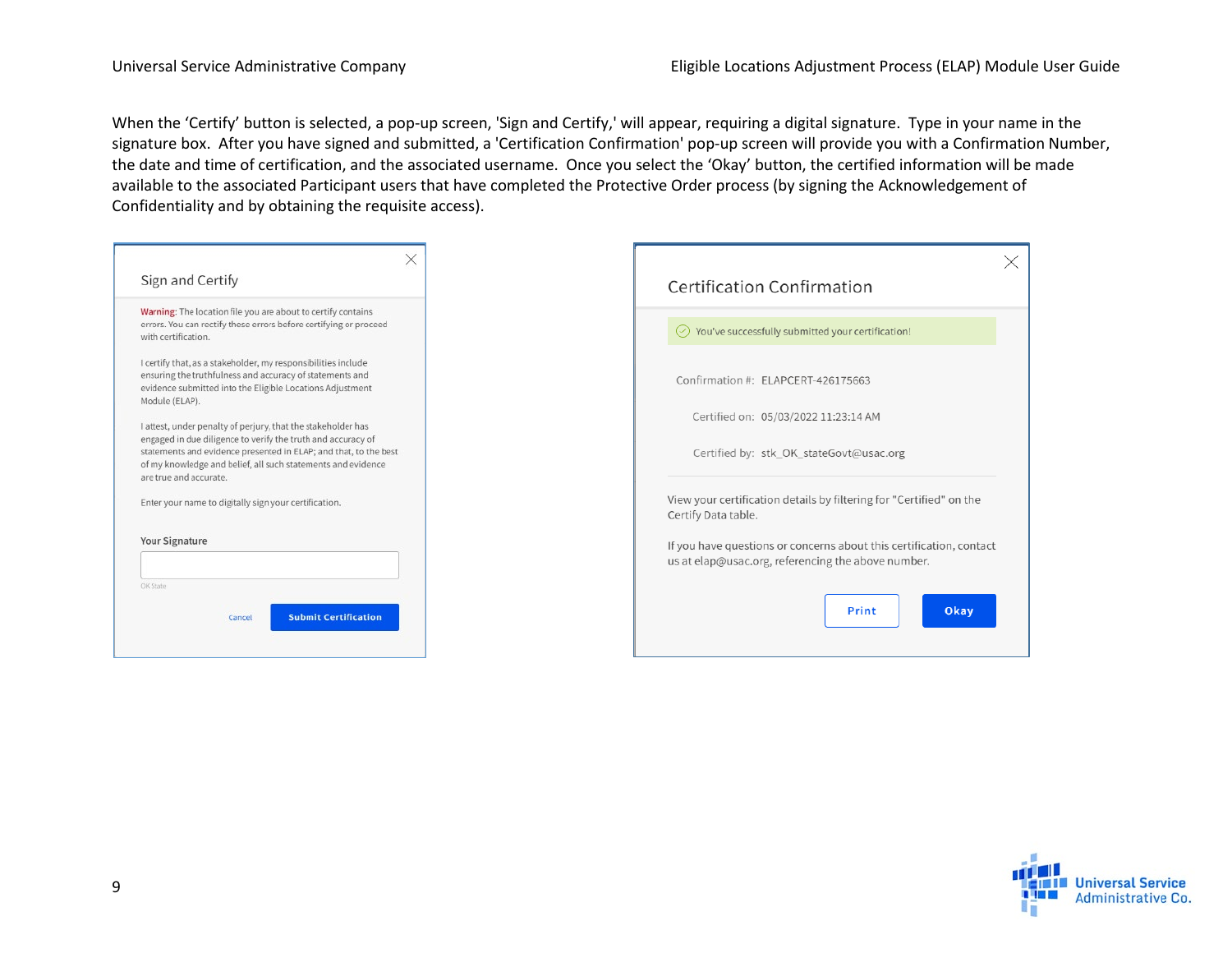# <span id="page-9-0"></span>**File Types**

|             | <b>File Type</b> (* = required) <b>Minimum Data Submission Requirement</b>                                                                                                                                                     |
|-------------|--------------------------------------------------------------------------------------------------------------------------------------------------------------------------------------------------------------------------------|
| Evidentiary | FILES SHOULD NOT CONTAIN PERSONALLY IDENTIFIABLE INFORMATION (PII). IF YOU HAVE QUESTIONS<br>$\bullet$<br><b>ABOUT THIS PLEASE EMAIL: ELAP@USAC.ORG</b>                                                                        |
|             | File(s) contain evidentiary support for treating reported locations submitted in the Locations Data Upload<br>$\bullet$<br>Template as eligible locations, or show cause why supporting evidence is not needed or unavailable. |
|             | Must be one of the following file types MAX FILE SIZE is 30 MB / FILE<br>$\bullet$<br>$\circ$ .pdf<br>.jpg<br>$\circ$<br>png.<br>$\circ$<br>.csv<br>$\circ$                                                                    |
|             | Polygon Shapefile Formats ZIP folder accepted (.shp, .shx,.dbf,.prj,.sbn, .sbx, .cpg,.xml) MAX is 1 GB /<br>$\bullet$<br><b>FOLDER</b>                                                                                         |
|             | Multiple files per service area permitted<br>$\bullet$                                                                                                                                                                         |

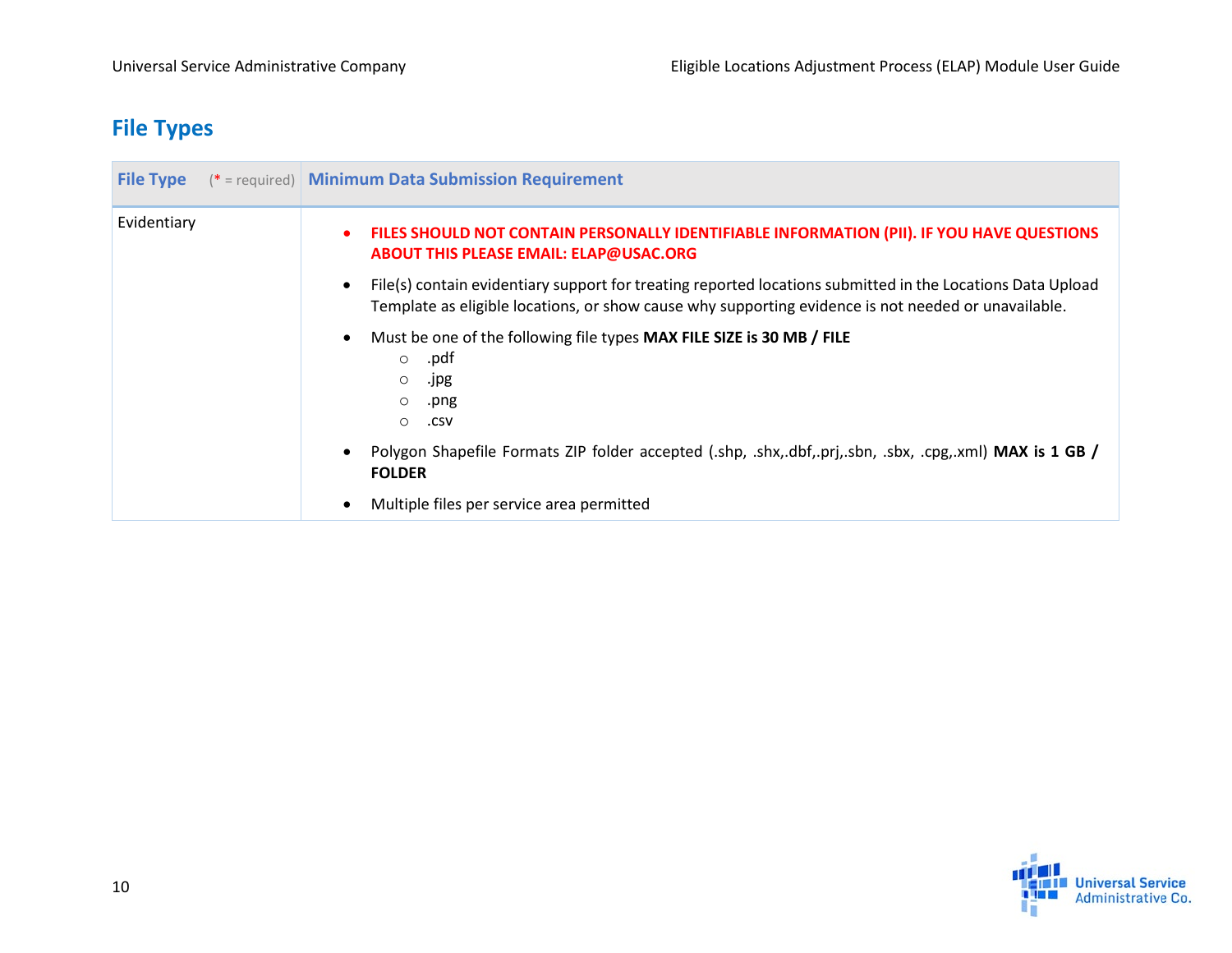|                       | <b>File Type</b> (* = required) Minimum Data Submission Requirement                                                                                                                                                                                                                                                                                                                                                                                                                                  |
|-----------------------|------------------------------------------------------------------------------------------------------------------------------------------------------------------------------------------------------------------------------------------------------------------------------------------------------------------------------------------------------------------------------------------------------------------------------------------------------------------------------------------------------|
| <b>Locations Data</b> | FILES SHOULD NOT CONTAIN PERSONALLY IDENTIFIABLE INFORMATION (PII). IF YOU HAVE QUESTIONS<br>$\bullet$<br><b>ABOUT THIS PLEASE EMAIL: ELAP@USAC.ORG</b>                                                                                                                                                                                                                                                                                                                                              |
|                       | File contains information describing specific eligible locations using geographic data, including, among<br>$\bullet$<br>other data, geocoordinates and addresses (or reasonable alternatives), as specified in the<br>LocationsDataUploadTemplate.csv.                                                                                                                                                                                                                                              |
|                       | LocationsDataUploadTemplate.csv file is available in the 'Help with Uploading' section<br>$\bullet$                                                                                                                                                                                                                                                                                                                                                                                                  |
|                       | LocationsDataUploadTemplate.csv field definitions are found in the Detailed Filing Instructions<br>$\bullet$                                                                                                                                                                                                                                                                                                                                                                                         |
|                       | As described in the Detailed Filing Instructions, Locations must be more than 36' apart from one another;<br>$\bullet$<br>if the Locations are closer than 36', the filer must explain why the reported coordinates should be treated<br>as separate locations in the 'Location Distance Comment' field of the template. The field contains a drop-<br>down list of possible reasons, e.g., 'Permanently Vacant', but also provides the capability of entering a<br>specific description as "other." |
|                       | One LocationsDataUploadTemplate.csv file per service area<br>$\bullet$                                                                                                                                                                                                                                                                                                                                                                                                                               |
| Methodology           | FILES SHOULD NOT CONTAIN PERSONALLY IDENTIFIABLE INFORMATION (PII). IF YOU HAVE QUESTIONS<br>$\bullet$<br><b>ABOUT THIS PLEASE EMAIL: ELAP@USAC.ORG</b>                                                                                                                                                                                                                                                                                                                                              |
|                       | Must be one of the following file types MAX FILE SIZE is 30 MB / FILE<br>$\bullet$<br>.pdf<br>$\circ$<br>.jpg<br>$\circ$<br>.png<br>$\circ$<br>.csv<br>$\circ$                                                                                                                                                                                                                                                                                                                                       |
|                       | File must describe the stakeholder's methodology for identifying all locations within the service area that<br>$\bullet$<br>qualify for universal service support. Service areas are also shown on the ELAP map.                                                                                                                                                                                                                                                                                     |
|                       | One file per service area<br>$\bullet$                                                                                                                                                                                                                                                                                                                                                                                                                                                               |

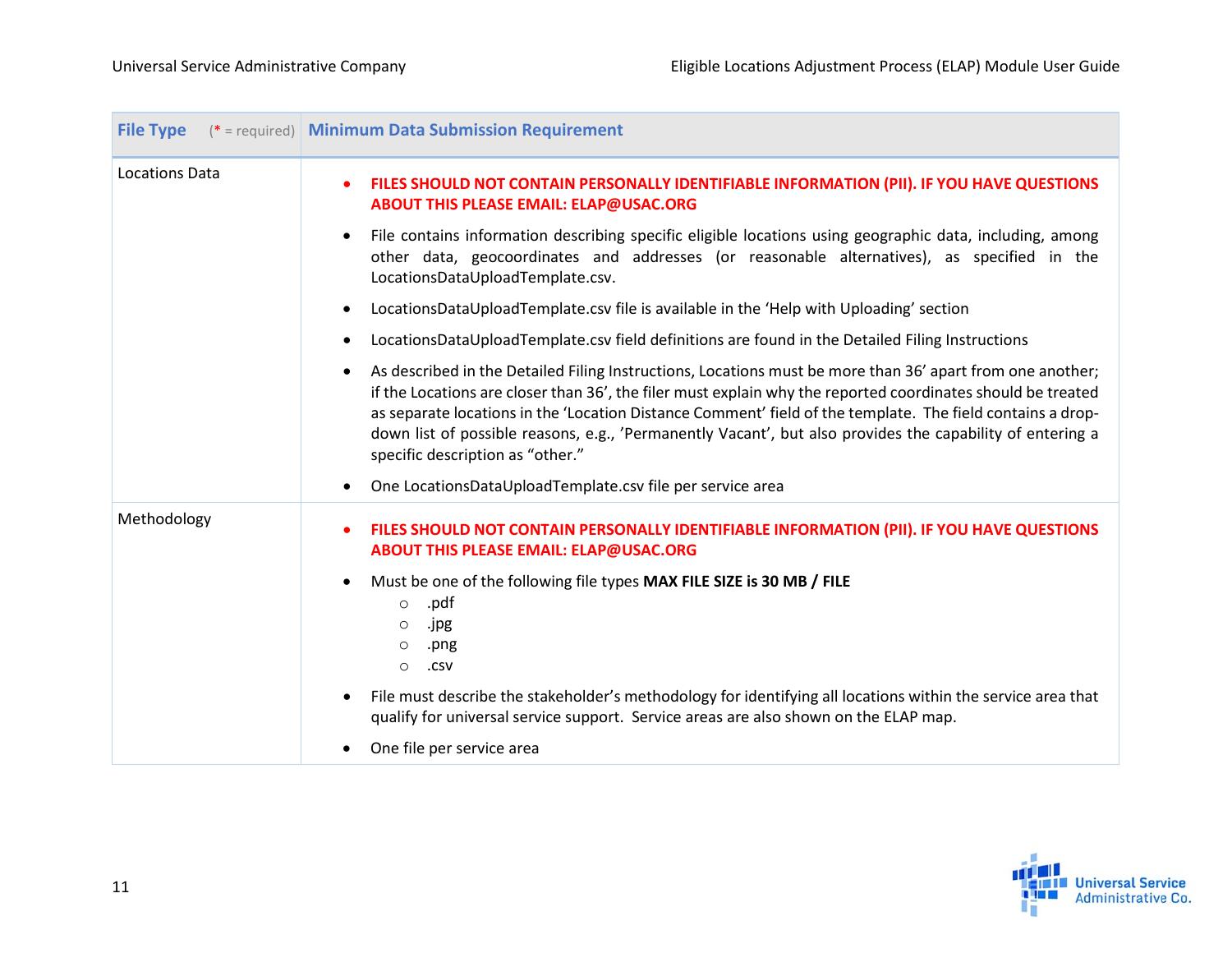## <span id="page-11-0"></span>**Locations Data Upload Template**

The table below provides the specification for the **Locations Data Upload Template** CSV file.

| <b>Field</b>                     | $(* = required)$ | <b>Description</b>                                                                                                                         | <b>Data Type</b> | <b>Max Length</b> | <b>Example</b>                          |
|----------------------------------|------------------|--------------------------------------------------------------------------------------------------------------------------------------------|------------------|-------------------|-----------------------------------------|
| Service Area*                    |                  | Geographic area where ELAP participants may provide<br>fixed broadband service under the CAF Phase II Auction<br>Universal Service Program | Integer          | 6                 | 123456                                  |
| Latitude*                        |                  | Latitude of the location.                                                                                                                  | Float            | <b>NA</b>         | $-12.123456$                            |
| Longitude                        |                  | Longitude of the location.                                                                                                                 | Float            | <b>NA</b>         | $-123.123456$                           |
| <b>Location Distance Comment</b> |                  | Identifies why a location is within 36 feet of<br>another location.                                                                        | <b>String</b>    | 100               | Locations are<br>attached<br>townhouses |
| Address*                         |                  | Number and street address of the location.                                                                                                 | <b>String</b>    | 100               | 123 Elm Street                          |
| $City*$                          |                  | City associated with the street address of the location.                                                                                   | <b>String</b>    | 50                | Richmond                                |
| State*                           |                  | The state or states for which the carrier is making a filing.                                                                              | <b>String</b>    | $\overline{2}$    | VA                                      |
| Zip Code*                        |                  | 5-digit ZIP code associated with the street address of the<br>location.                                                                    | Integer          | 5                 | 12345                                   |
| # of Units*                      |                  | The number of units at that location if the location is a<br>building with multiple units, such as an apartment or<br>office building.     | Integer          | <b>NA</b>         | 123                                     |

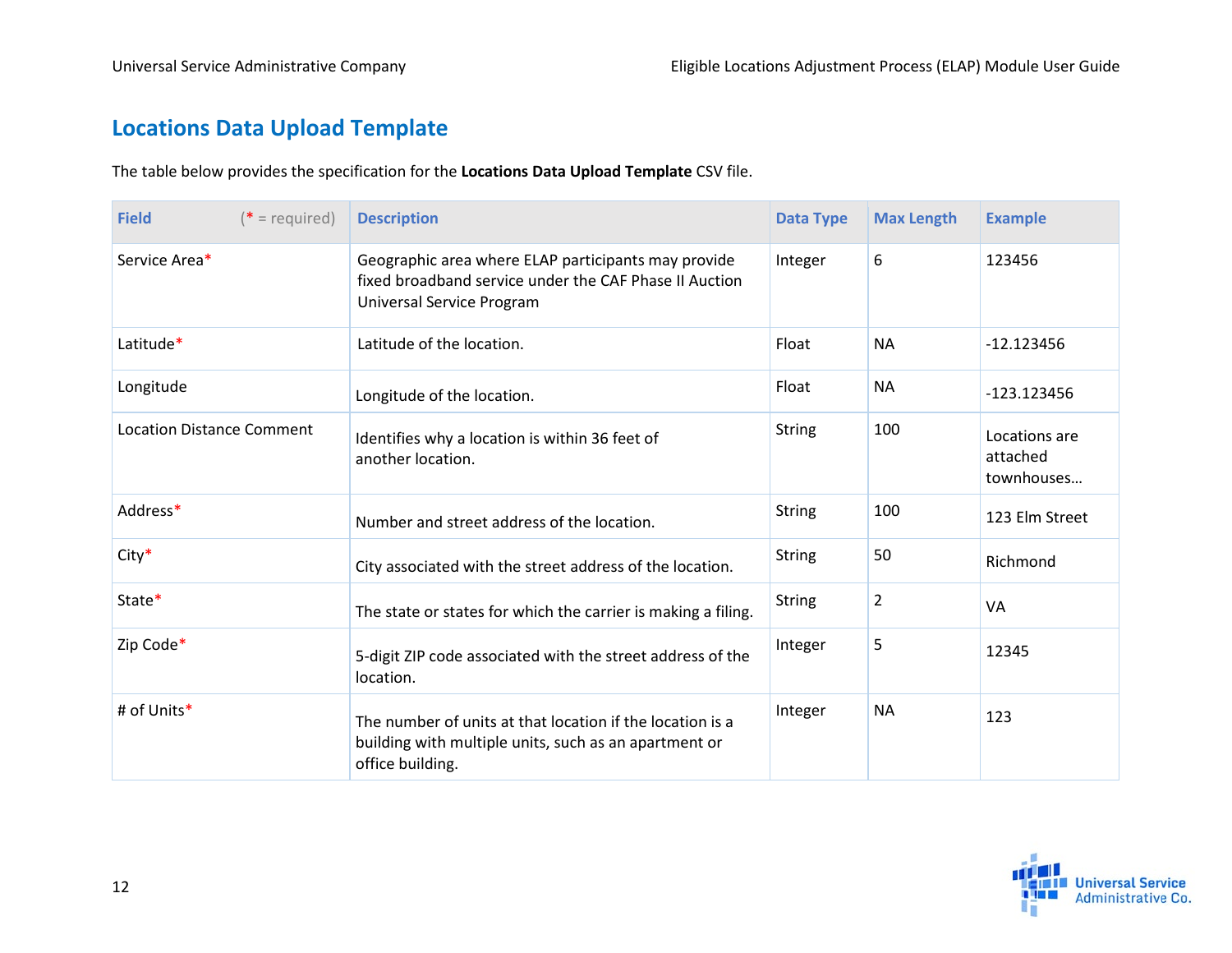| <b>Field</b><br>$(* = required)$ | <b>Description</b>                                                                                                                                                             |                                                           |  | <b>Data Type</b> | <b>Max Length</b> | <b>Example</b>           |
|----------------------------------|--------------------------------------------------------------------------------------------------------------------------------------------------------------------------------|-----------------------------------------------------------|--|------------------|-------------------|--------------------------|
| GPS Method*                      | Identifies three primary GPS methods used to geo-locate<br>reported location using preset map, as follows:                                                                     |                                                           |  | Integer          | <b>NA</b>         | 3<br>(Must be 1,2 or 3)  |
|                                  | Location_type_id                                                                                                                                                               | <b>Description</b>                                        |  |                  |                   |                          |
|                                  | $\mathbf 1$                                                                                                                                                                    | <b>Field Research</b>                                     |  |                  |                   |                          |
|                                  | $\overline{2}$                                                                                                                                                                 | Computer-based<br>geolocation                             |  |                  |                   |                          |
|                                  | 3                                                                                                                                                                              | Automated address<br>geolocation                          |  |                  |                   |                          |
| GPS Method as of date            | Date that field research or underlying research for<br>computer-based or automated address geolocation was<br>last confirmed as accurate. Use MM/YYYY or<br>MM/DD/YYYY format. |                                                           |  | Date             | <b>NA</b>         | 06/2020 or<br>06/01/2020 |
| Location Type*                   | follows:                                                                                                                                                                       | Identifies reported location by type using preset map, as |  | Integer          | <b>NA</b>         | 3<br>(Must be 1,2 or 3)  |
|                                  | Location_type_id                                                                                                                                                               | <b>Description</b>                                        |  |                  |                   |                          |
|                                  | 1                                                                                                                                                                              | Eligible                                                  |  |                  |                   |                          |
|                                  | $\overline{2}$                                                                                                                                                                 | Prospective                                               |  |                  |                   |                          |
|                                  | 3                                                                                                                                                                              | Ineligible                                                |  |                  |                   |                          |

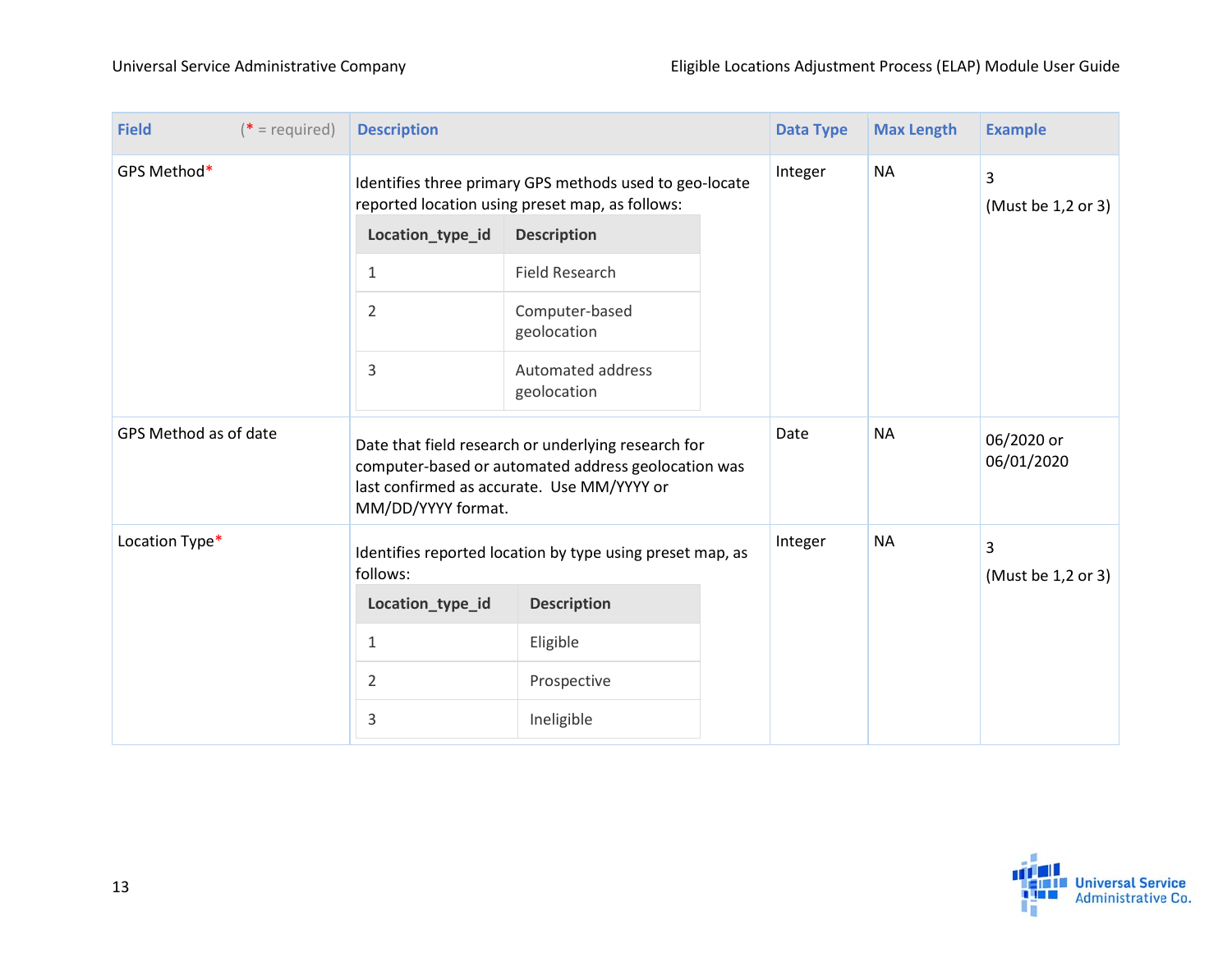| <b>Field</b>              | $(* = required)$ | <b>Description</b>                                                                                                                                             |                                             | <b>Data Type</b> | <b>Max Length</b>                  | <b>Example</b>                                          |
|---------------------------|------------------|----------------------------------------------------------------------------------------------------------------------------------------------------------------|---------------------------------------------|------------------|------------------------------------|---------------------------------------------------------|
| Ineligible Reason         |                  | Identifies reason why specified location is marked<br>ineligible using preset map, as follows:                                                                 |                                             | Integer          | <b>NA</b>                          | $\overline{3}$<br>Must be a                             |
|                           |                  | Ineligible_reason_id                                                                                                                                           | <b>Description</b>                          |                  |                                    | number<br>1,2,3,4,5,6 or 7                              |
|                           |                  | 1                                                                                                                                                              | Empty Parcel/Under<br>Development           |                  | If '7', then filer                 |                                                         |
|                           |                  | $\overline{2}$                                                                                                                                                 | <b>Group Quarters</b>                       |                  | must explain in<br>the 'Ineligible |                                                         |
|                           |                  | 3                                                                                                                                                              | Permanently Vacant                          |                  | Reason Comment'<br>field           |                                                         |
|                           |                  | 4                                                                                                                                                              | <b>Community Anchor</b><br>Institution      |                  |                                    |                                                         |
|                           |                  | 5                                                                                                                                                              | Recreational, non-residential,<br>structure |                  |                                    |                                                         |
|                           |                  | 6                                                                                                                                                              | Storage or Agricultural use                 |                  |                                    |                                                         |
|                           |                  | 7                                                                                                                                                              | Other                                       |                  |                                    |                                                         |
| Ineligible Reason Comment |                  | Description of reasons location was designated ineligible<br>(to the exclusion of reason codes 1-6). Required only if<br>Ineligible Reason Code selected is 7. |                                             | <b>String</b>    | 100                                | The location is in<br>the process of<br>being condemned |
| Issue_Code(s)             |                  | Codes describing errors found during validation of the<br>location data file.                                                                                  |                                             | <b>String</b>    | <b>NA</b>                          | <b>NA</b>                                               |

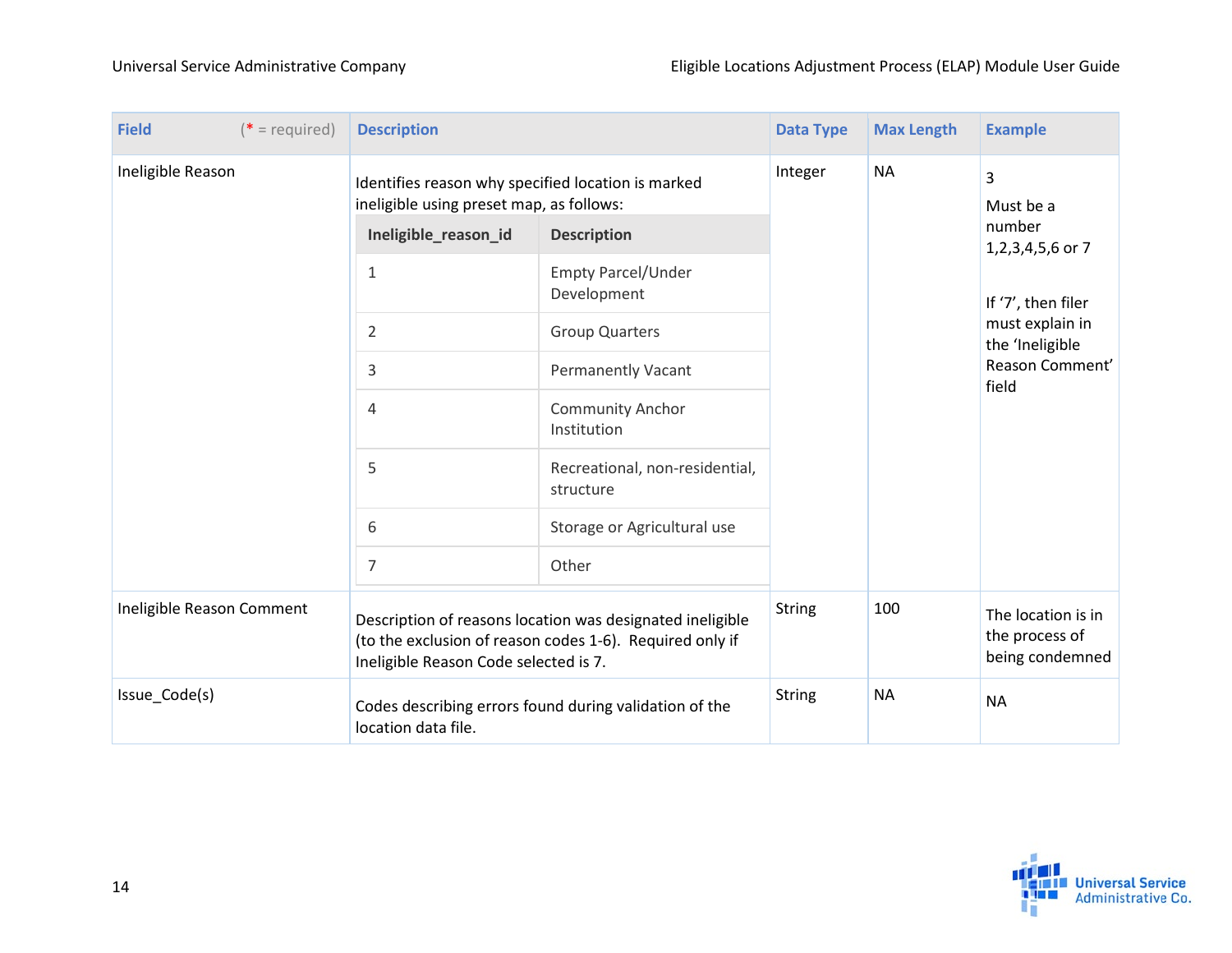### <span id="page-14-0"></span>**Data Error Codes**

If submitted data fails validation, you may download the **Error Log** CSV file from the 'Recently Uploaded Files' table on the '**Manage Uploads'**  page. The table below provides a list of all file and data error codes generated by the system.

#### <span id="page-14-1"></span>**Data Error Codes for Location Data File**

| <b>Category</b> | <b>Code or Error Message</b>                                                                                                                        | <b>Description</b>                                                                                                                                                                                                                                                                                                                                                                                                                                                                                                                                                                                                                                                                   |
|-----------------|-----------------------------------------------------------------------------------------------------------------------------------------------------|--------------------------------------------------------------------------------------------------------------------------------------------------------------------------------------------------------------------------------------------------------------------------------------------------------------------------------------------------------------------------------------------------------------------------------------------------------------------------------------------------------------------------------------------------------------------------------------------------------------------------------------------------------------------------------------|
| File Error      | File name contains one or many invalid characters. Please<br>reference the USAC-provided Data Standards for file naming<br>convention instructions. | Applies to: Location Data File<br>File names cannot have the following invalid characters:<br>Left curly brace $(""$ )<br>$\bullet$<br>Backslash ("\")<br>٠<br>Non-printable ASCII characters (128-255 decimal characters)<br>٠<br>Caret $("^n")$<br>$\bullet$<br>Right curly brace ("}")<br>$\bullet$<br>Percent character ("%")<br>$\bullet$<br>Grave accent / back-tick ("`")<br>$\bullet$<br>Right square bracket ("]")<br>$\bullet$<br><b>Quotation marks</b><br>$\bullet$<br>'Greater Than' symbol (">")<br>Left square bracket ("[")<br>$\bullet$<br>Tilde $("~")$<br>٠<br>'Less Than' symbol ("<")<br>$\bullet$<br>'Pound' character ("#")<br>Vertical bar / pipe (" ")<br>٠ |
| File Error      | The uploaded file is not in CSV format. Please reference the<br>USAC-provided template.                                                             | Applies to: Location Data File<br>The uploaded file must be in CSV format.                                                                                                                                                                                                                                                                                                                                                                                                                                                                                                                                                                                                           |

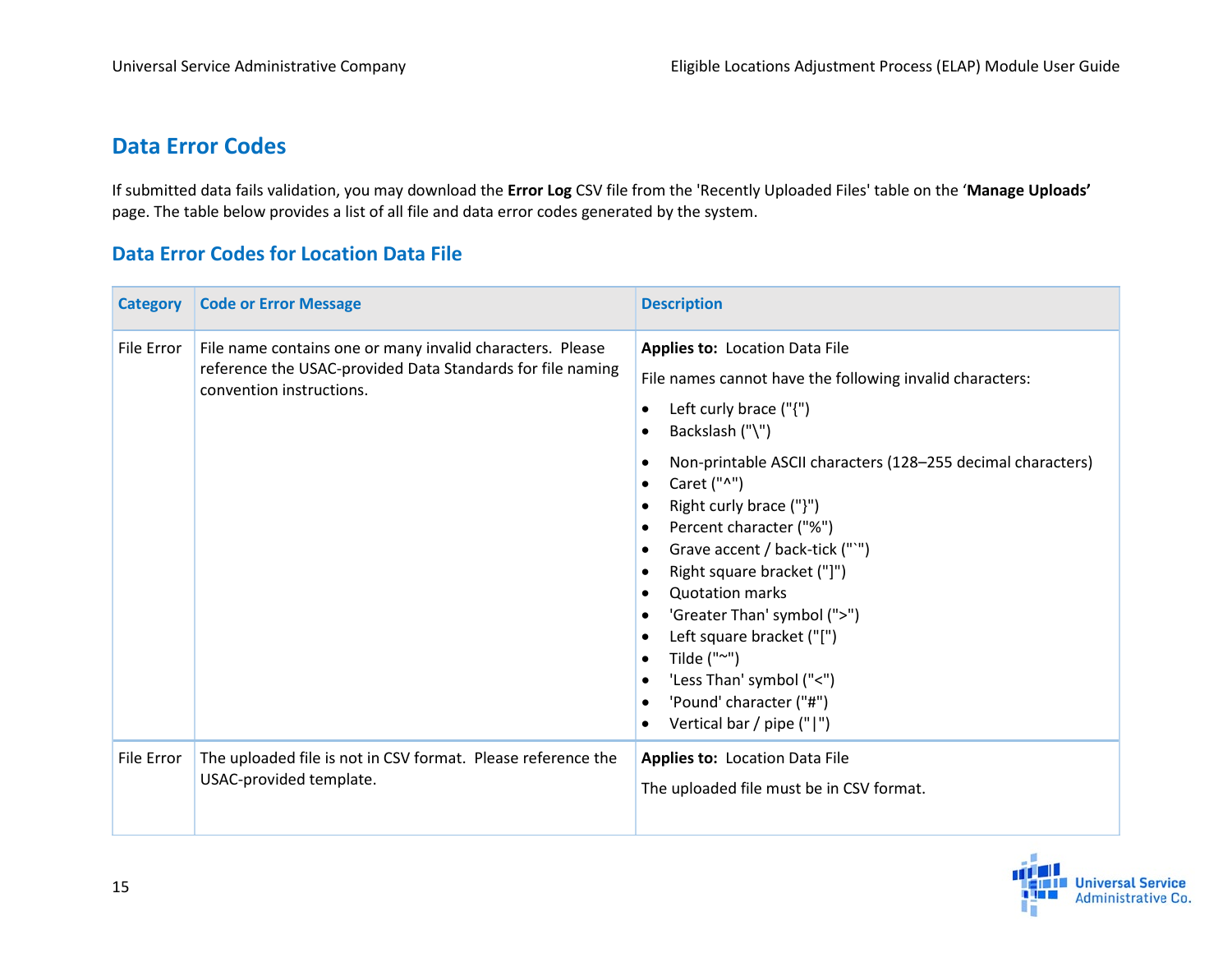| <b>Category</b> | <b>Code or Error Message</b>                                                                                                                                                                               | <b>Description</b>                                                                                                                                 |
|-----------------|------------------------------------------------------------------------------------------------------------------------------------------------------------------------------------------------------------|----------------------------------------------------------------------------------------------------------------------------------------------------|
| File Error      | The uploaded file has an incorrect header row. Please<br>reference the USAC-provided template.                                                                                                             | <b>Applies to: Location Data File</b><br>The uploaded file's first row (also known as the header row) must<br>match the first row of the template. |
| File Error      | The uploaded file has no records. Please add records and try<br>again.                                                                                                                                     | Applies to: Location Data File<br>There must be a header row and at least one record.                                                              |
| File Error      | This application supports the upload file sizes equal to or less<br>than 30 MB. The uploaded file exceeds this size. You must<br>split-out your data into multiple files and re-upload them<br>separately. | <b>Applies to: Location Data File</b><br>The file size cannot be greater than 30 MB.                                                               |
| Data<br>Error   | DUPLICATE_LOCATION_IN_FILE                                                                                                                                                                                 | Applies to: Location Data File<br>Each row must have at least one unique set of geo-coordinates<br>(Latitude/Longitude) on a file level.           |
| Data<br>Error   | SERVICE_AREA_REQUIRED                                                                                                                                                                                      | <b>Applies to: Location Data File</b><br>The Service Area (SAC) field must be populated.                                                           |
| Data<br>Error   | INVALID_SERVICE_AREA_FORMAT                                                                                                                                                                                | <b>Applies to: Location Data File</b><br>The Service Area (SAC) field must be populated with a six-digit<br>integer.                               |
| Data<br>Error   | LAT_REQUIRED                                                                                                                                                                                               | Applies to: Location Data File<br>The Latitude field must be populated.                                                                            |
| Data<br>Error   | INVALID_LAT_FORMAT                                                                                                                                                                                         | Applies to: Location Data File<br>The Latitude field must be populated with a numeral.                                                             |

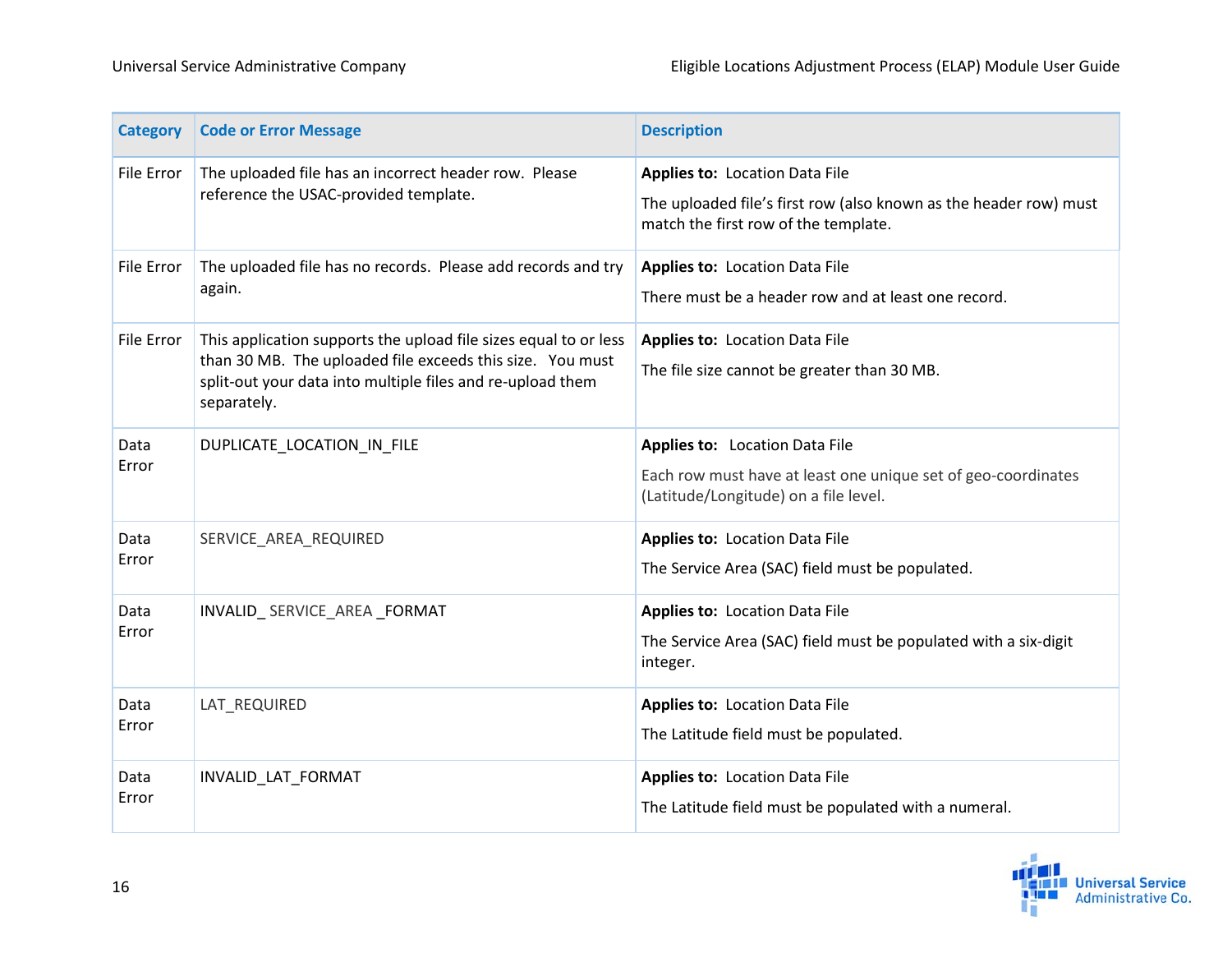| <b>Category</b> | <b>Code or Error Message</b>                     | <b>Description</b>                                                                                                                                                                                                                                           |
|-----------------|--------------------------------------------------|--------------------------------------------------------------------------------------------------------------------------------------------------------------------------------------------------------------------------------------------------------------|
| Data<br>Error   | INVALID_LAT_DEGREE_RANGE                         | Applies to: Location Data File<br>The Latitude value must fall between -90 & 90, inclusive.                                                                                                                                                                  |
| Data<br>Error   | LAT_DECIMAL_MIN_5_DIGITS                         | Applies to: Location Data File<br>The Latitude Field must be populated with a number that has at<br>least five digits to the right of the decimal.                                                                                                           |
| Data<br>Error   | LAT_DECIMAL_MAX_6_DIGITS                         | Applies to: Location Data File<br>The Latitude Field must be populated with a number that has no<br>more than six digits to the right of the decimal.                                                                                                        |
| Data<br>Error   | INVALID_LAT_LON_GEODISTANCE                      | Applies to: Location Data File<br>For any locations that are not >36' from one another, the user must<br>enter a comment in the 'Location Distance Comment' field.                                                                                           |
| Data<br>Error   | INVALID_LAT_LON_GEODISTANCE_PARTICIPANT_CONFLICT | <b>Applies to: Location Data File</b><br>For any locations that are not >36' from a location<br>certified Latitude/Longitude coordinate for a given Participant<br>service area., the user must enter a comment in the 'Location<br>Distance Comment' field. |
| Data<br>Error   | LON REQUIRED                                     | Applies to: Location Data File<br>The Longitude field must be populated.                                                                                                                                                                                     |
| Data<br>Error   | INVALID_LON_FORMAT                               | Applies to: Location Data File<br>The Longitude field must be populated with a numeral.                                                                                                                                                                      |

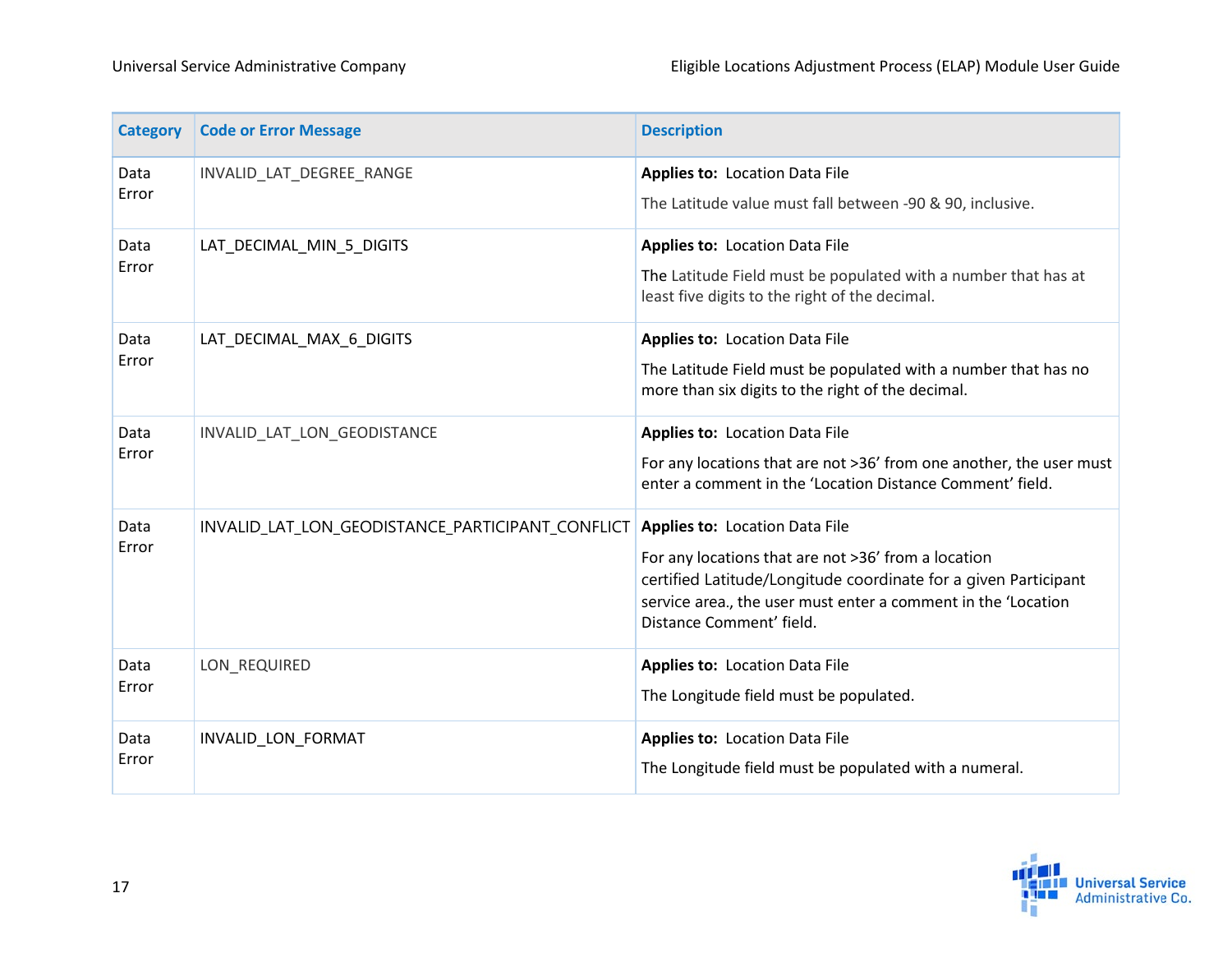| <b>Category</b> | <b>Code or Error Message</b>    | <b>Description</b>                                                                                                                                     |
|-----------------|---------------------------------|--------------------------------------------------------------------------------------------------------------------------------------------------------|
| Data<br>Error   | INVALID_LON_DEGREE_RANGE        | Applies to: Location Data File<br>The Longitude value must fall between -180 & 180, inclusive.                                                         |
| Data<br>Error   | LON_DECIMAL_MIN_5_DIGITS        | Applies to: Location Data File<br>The Longitude Field must be populated with a number that has at<br>least five digits to the right of the decimal.    |
| Data<br>Error   | LON_DECIMAL_MAX_6_DIGITS        | Applies to: Location Data File<br>The Longitude Field must be populated with a number that has no<br>more than six digits to the right of the decimal. |
| Data<br>Error   | LOC_DIST_COMMENT_LENGTH_INVALID | Applies to: Location Data File<br>The Location Distance Comment Field cannot have more than 100<br>characters.                                         |
| Data<br>Error   | ADDRESS_REQUIRED                | <b>Applies to: Location Data File</b><br>The Address field must be populated.                                                                          |
| Data<br>Error   | INVALID_MIN_ADDRESS_LENGTH      | <b>Applies to: Location Data File</b><br>The Address field must have at least six characters.                                                          |
| Data<br>Error   | INVALID ADDRESS LENGTH          | <b>Applies to: Location Data File</b><br>The Address field cannot have more than 100 characters.                                                       |
| Data<br>Error   | <b>CITY REQUIRED</b>            | Applies to: Location Data File<br>The City field must be populated.                                                                                    |

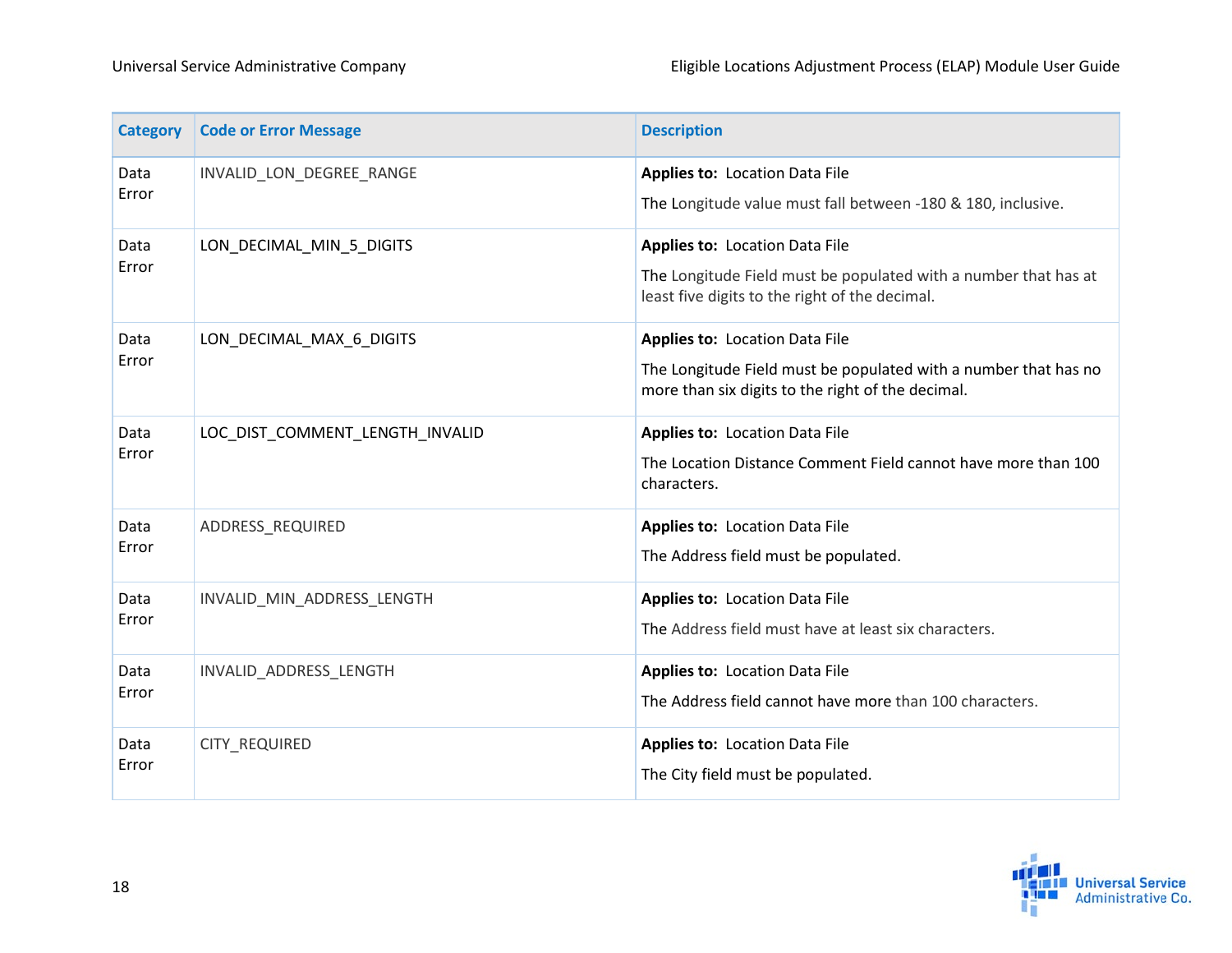| <b>Category</b> | <b>Code or Error Message</b>   | <b>Description</b>                                                                                                 |
|-----------------|--------------------------------|--------------------------------------------------------------------------------------------------------------------|
| Data<br>Error   | INVALID_CITY_LENGTH            | Applies to: Location Data File<br>The City field may not exceed 50 characters.                                     |
| Data<br>Error   | STATE_REQUIRED                 | <b>Applies to: Location Data File</b><br>The State field must be populated.                                        |
| Data<br>Error   | INVALID_STATE                  | Applies to: Location Data File<br>The State field must be populated with two alphabetic characters.                |
| Data<br>Error   | ZIP_CODE_REQUIRED              | <b>Applies to: Location Data File</b><br>The Zip Code field must be populated.                                     |
| Data<br>Error   | INVALID_ZIP_CODE               | Applies to: Location Data File<br>The Zip Code field must be populated with a five-digit integer.                  |
| Data<br>Error   | NUMBER_OF_UNITS_REQUIRED       | Applies to: Location Data File<br>The # of Units field must be populated.                                          |
| Data<br>Error   | INVALID_NUMBER_OF_UNITS_FORMAT | <b>Applies to: Location Data File</b><br>The # of Units field must be populated with an integer.                   |
| Data<br>Error   | INVALID_NUMBER_OF_UNITS_RANGE  | <b>Applies to: Location Data File</b><br>The # of Units field must be populated with a value not less than<br>one. |
| .Data<br>Error  | GPS_METHOD_REQUIRED            | Applies to: Location Data File<br>The GPS Method field must be populated.                                          |

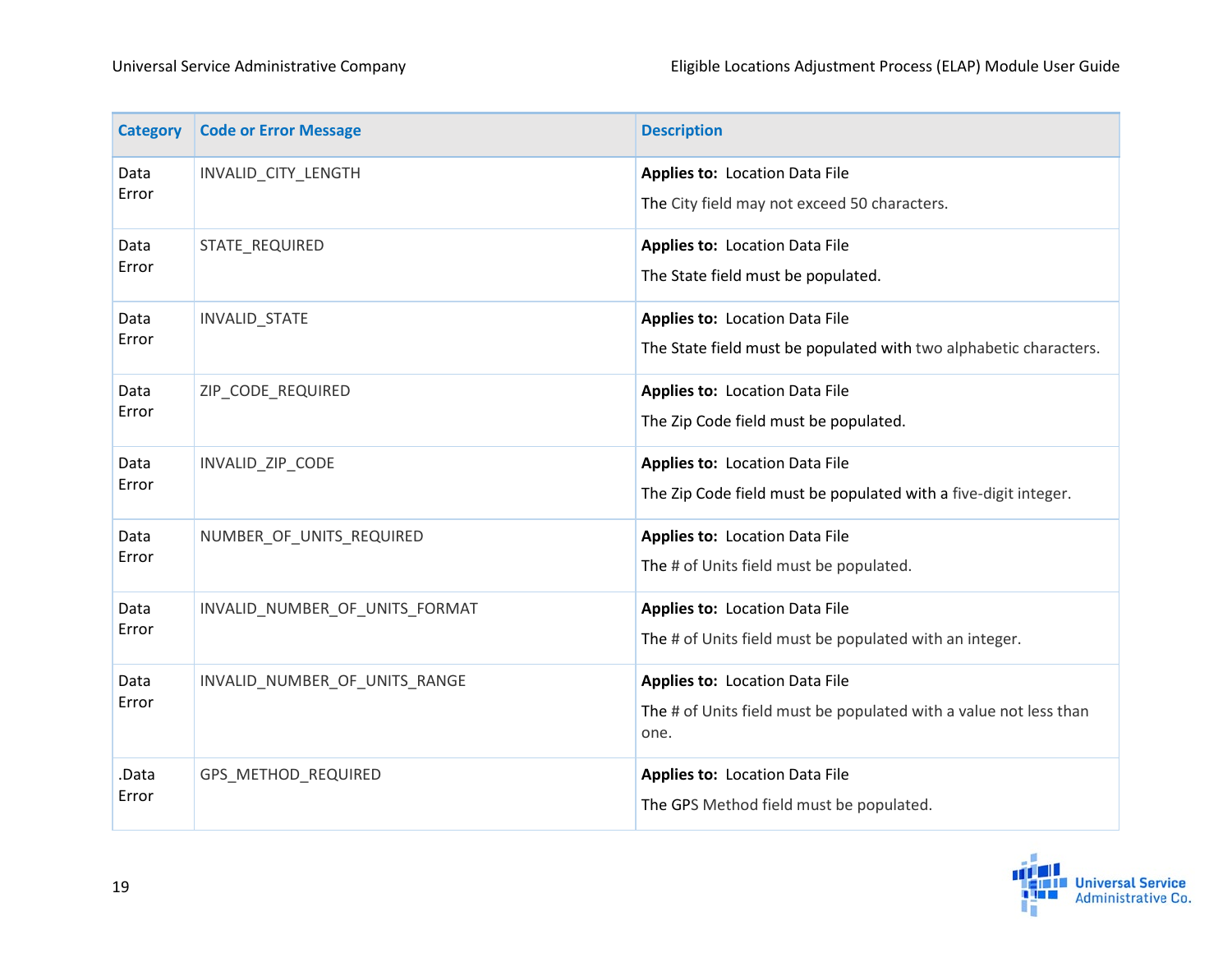| <b>Category</b> | <b>Code or Error Message</b>     | <b>Description</b>                                                                                                                                                                                        |
|-----------------|----------------------------------|-----------------------------------------------------------------------------------------------------------------------------------------------------------------------------------------------------------|
| Data<br>Error   | INVALID_GPS_METHOD_FORMAT        | Applies to: Location Data File<br>The GPS Method field must be populated with an integer between<br>1 and 3.                                                                                              |
| Data<br>Error   | GPS_METHOD_DATE_REQUIRED         | <b>Applies to: Location Data File</b><br>If the GPS Method field is populated with "2" (Desktop Geolocation<br>using web-based maps and imagery), the 'GPS method as of date'<br>field must be populated. |
| Data<br>Error   | INVALID_GPS_METHOD_DATE_FORMAT   | Applies to: Location Data File<br>The GPS Method date must be populated in the exact MM/YYYY or<br>MM/DD/YYYY format, hint: format column as text before entering<br>value in this field.                 |
| Data<br>Error   | INVALID_GPS_METHOD_CALENDAR_DATE | Applies to: Location Data File<br>The GPS Method date must be populated with a valid calendar<br>date. Example of invalid calendar date: 02/29/2019                                                       |
| Data<br>Error   | LOCATION_TYPE_REQUIRED           | Applies to: Location Data File<br>The Location Type field must be populated.                                                                                                                              |
| Data<br>Error   | INVALID_LOCATION_TYPE_FORMAT     | Applies to: Location Data File<br>The Location Type field must be an integer.                                                                                                                             |
| Data<br>Error   | INELIG RSN REQUIRED              | <b>Applies to: Location Data File</b><br>If the Location Type field is populated with "3" (ineligible), then the<br>Ineligible Reason Code Field must be populated.                                       |

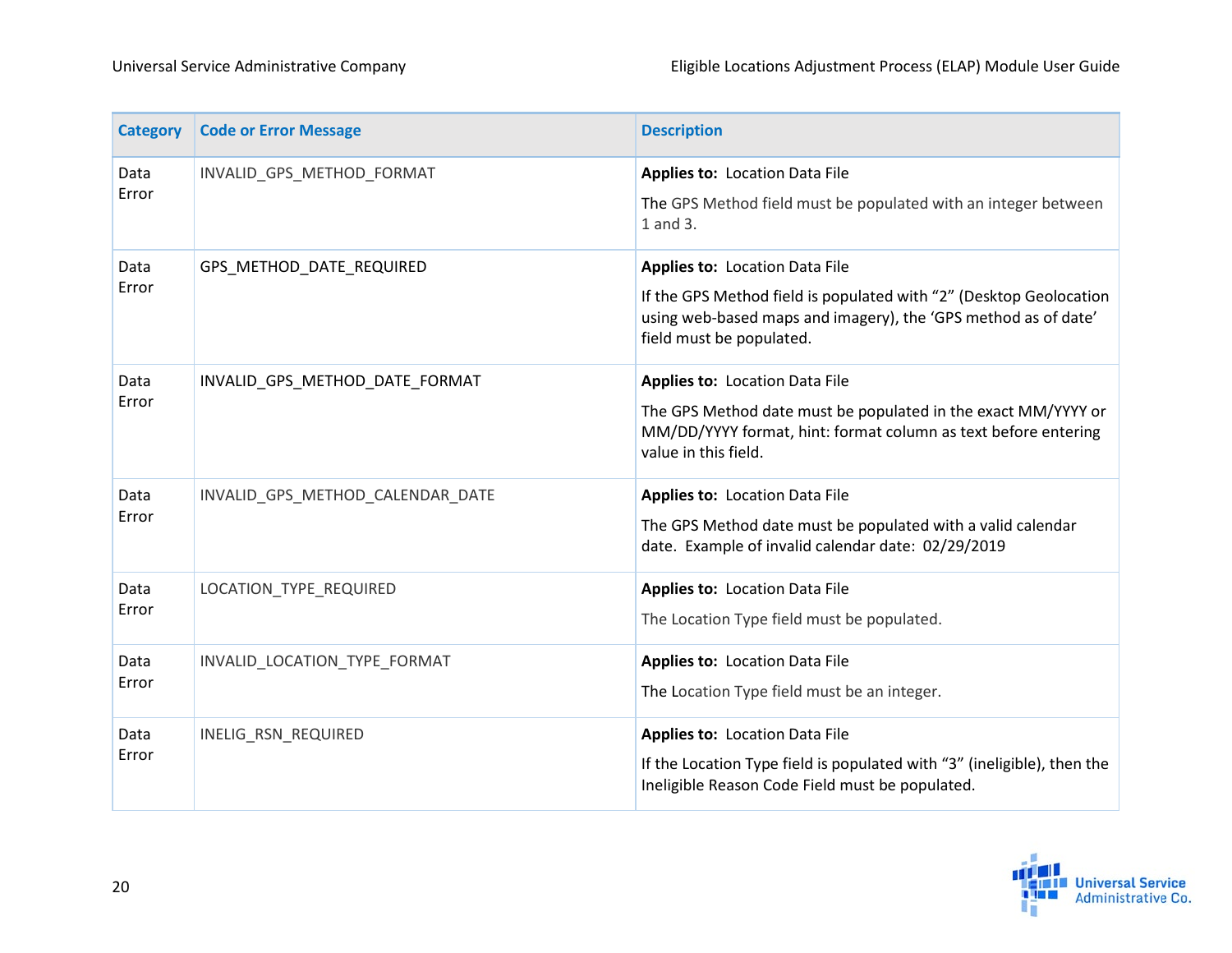| <b>Category</b>             | <b>Code or Error Message</b>      | <b>Description</b>                                                                                                                                                |
|-----------------------------|-----------------------------------|-------------------------------------------------------------------------------------------------------------------------------------------------------------------|
| Data<br>Error               | INVALID_INELIG_RSN_FORMAT         | Applies to: Location Data File<br>The Ineligible Reason Code Field must be an integer between one                                                                 |
|                             |                                   | and seven.                                                                                                                                                        |
| Data<br>Error               | INELIG_RSN_NOT_APPLICABLE         | Applies to: Location Data File<br>If the Location Type field is 1 or 2 (eligible or prospective), then the<br>Ineligible Reason Code field must not be populated. |
| Data                        | INELIG_RSN_COMMENT_REQUIRED       | Applies to: Location Data File                                                                                                                                    |
| Error                       |                                   | If the Ineligible Reason Code field is 7 (other), then the Ineligible<br>Reason Comment Field must be populated.                                                  |
|                             |                                   | No error code is generated if a valid Ineligible Reason Comment is<br>provided when the Ineligible Reason Code is not 7.                                          |
| Data                        | INELIG_RSN_COMMENT_LENGTH_INVALID | Applies to: Location Data File                                                                                                                                    |
| Error                       |                                   | The Ineligible Reason Comment Field must not contain more than<br>100 characters.                                                                                 |
| Advanced                    | INVALID_SERVICE_AREA              | Applies to: Location Data File                                                                                                                                    |
| Validation<br>Data<br>Error |                                   | The Service Area (SAC) Field must be populated with valid SAC<br>listed within the HCLI.                                                                          |
| Advanced                    | INVALID_SERVICE_AREA              | Applies to: Location Data File                                                                                                                                    |
| Validation<br>Data<br>Error |                                   | The Service Area (SAC) Field must be populated from the 'Select a<br>SAC' dropdown menu.                                                                          |

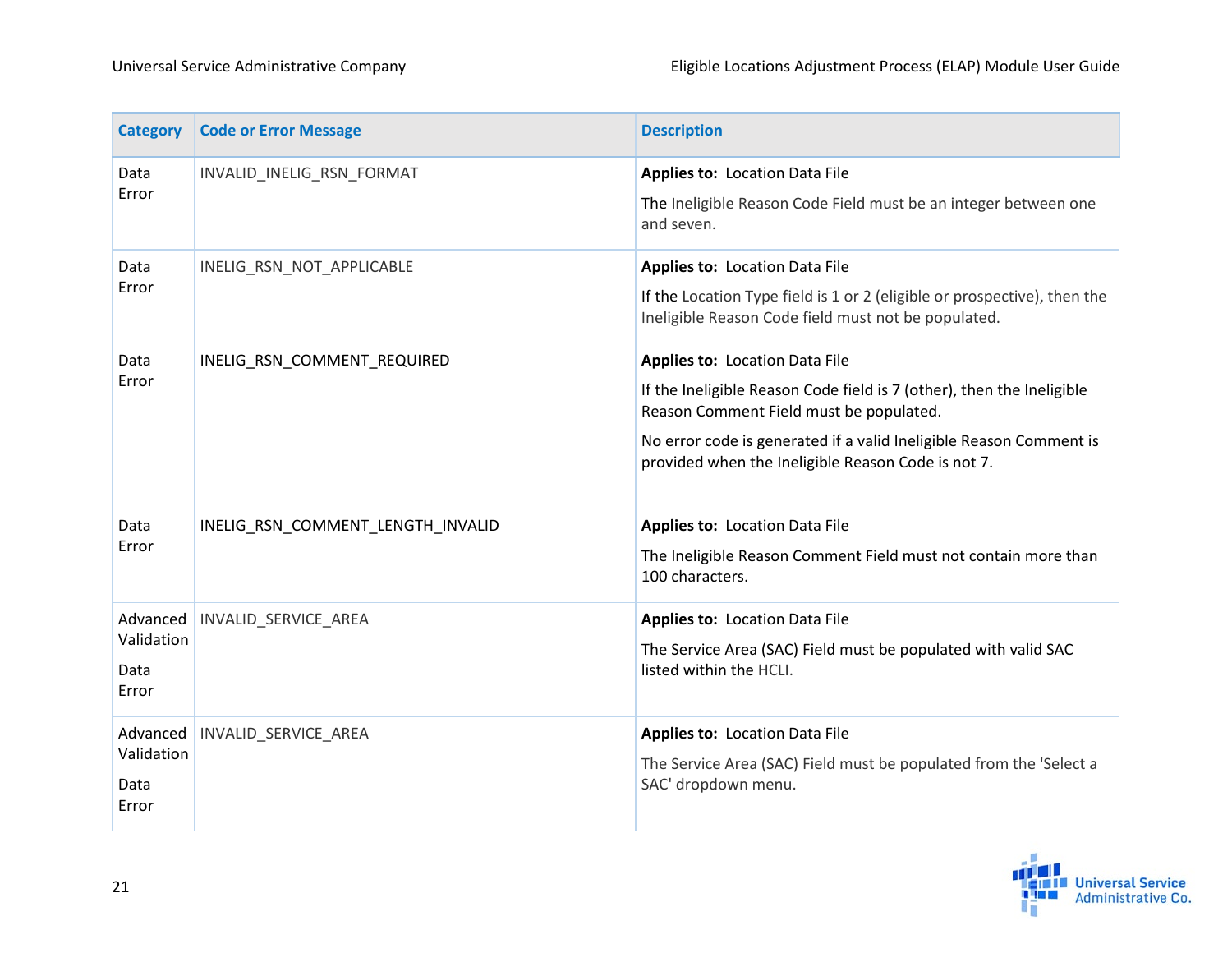| <b>Category</b>                         | <b>Code or Error Message</b>         | <b>Description</b>                                                                                                                                                                                                                                                                                                                                                                                  |
|-----------------------------------------|--------------------------------------|-----------------------------------------------------------------------------------------------------------------------------------------------------------------------------------------------------------------------------------------------------------------------------------------------------------------------------------------------------------------------------------------------------|
| Advanced<br>Validation<br>Data<br>Error | USER_NOT_AUTHORIZED_FOR_SERVICE_AREA | <b>Applies to: Location Data File</b><br>The Service Area (SAC) that the user submits must be part of the<br>user's entitlements.                                                                                                                                                                                                                                                                   |
| Advanced<br>Validation<br>Data<br>Error | DUPLICATE_LOCATION_SUBMITTED         | <b>Applies to: Location Data File</b><br>If the Latitude and/or Longitude fields are duplicated (at the fifth<br>decimal place) in one or more rows, then this error code is<br>generated.                                                                                                                                                                                                          |
| Advanced<br>Validation<br>Data<br>Error | INVALID_STATE                        | Applies to: Location Data File<br>The State Field must be populated with a value that matches both<br>1) the HCLI State value associated with the SAC (SAC HCLI State<br>Value) and 2) the State selected on the 'Manage Uploads' page<br>(State Input Value). If the state value fails to match either the SAC<br>HCLI State Value or the State Input Value, then this error code is<br>generated. |
| Advanced<br>Validation<br>Data<br>Error | INVALID_GPS_METHOD                   | Applies to: Location Data File<br>The GPS Method Field must match an integer value from the<br>hcelap.gps_method_master table.                                                                                                                                                                                                                                                                      |
| Advanced<br>Validation<br>Data<br>Error | INVALID GPS METHOD AS OF DATE        | <b>Applies to: Location Data File</b><br>If the GPS Method Field is populated with "2" (Desktop<br>Geolocation), then the submitted 'GPS Method as of Date' Field<br>must fall within the one-year period preceding the Month/Year of<br>the ELAP system opening date.                                                                                                                              |

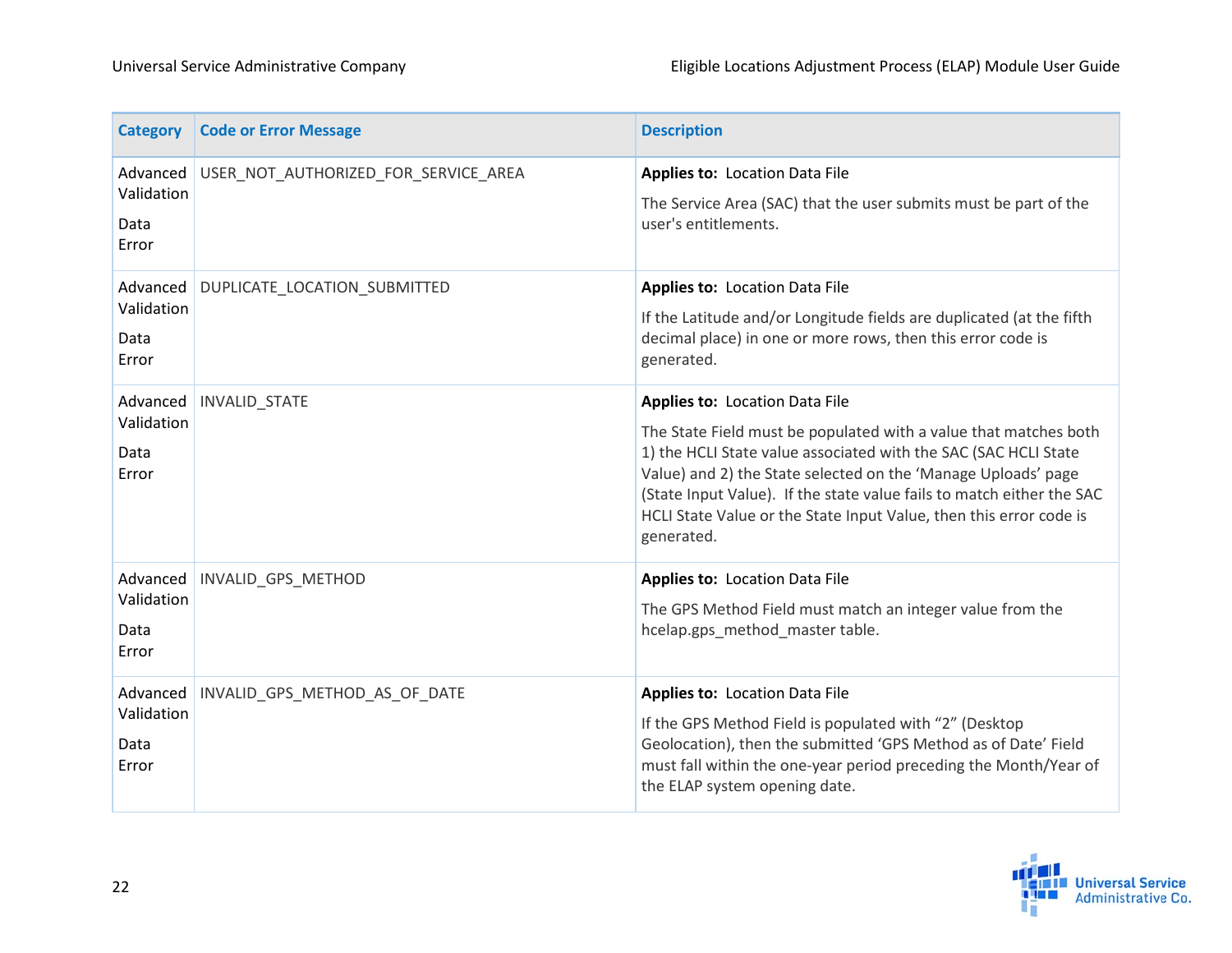| <b>Category</b>                         | <b>Code or Error Message</b> | <b>Description</b>                                                                                                                                                          |                       |  |
|-----------------------------------------|------------------------------|-----------------------------------------------------------------------------------------------------------------------------------------------------------------------------|-----------------------|--|
| Advanced<br>Validation<br>Data<br>Error | INVALID_LOCATION_TYPE        | <b>Applies to: Location Data File</b><br>The Location Type field must be populated with an integer between<br>one and three (as per the hcelap.location_type_master table). |                       |  |
|                                         |                              | Location_type_id                                                                                                                                                            | <b>Description</b>    |  |
|                                         |                              | 1                                                                                                                                                                           | Eligible.             |  |
|                                         |                              | $\overline{2}$                                                                                                                                                              | Prospective Location. |  |
|                                         |                              | 3                                                                                                                                                                           | Ineligible.           |  |

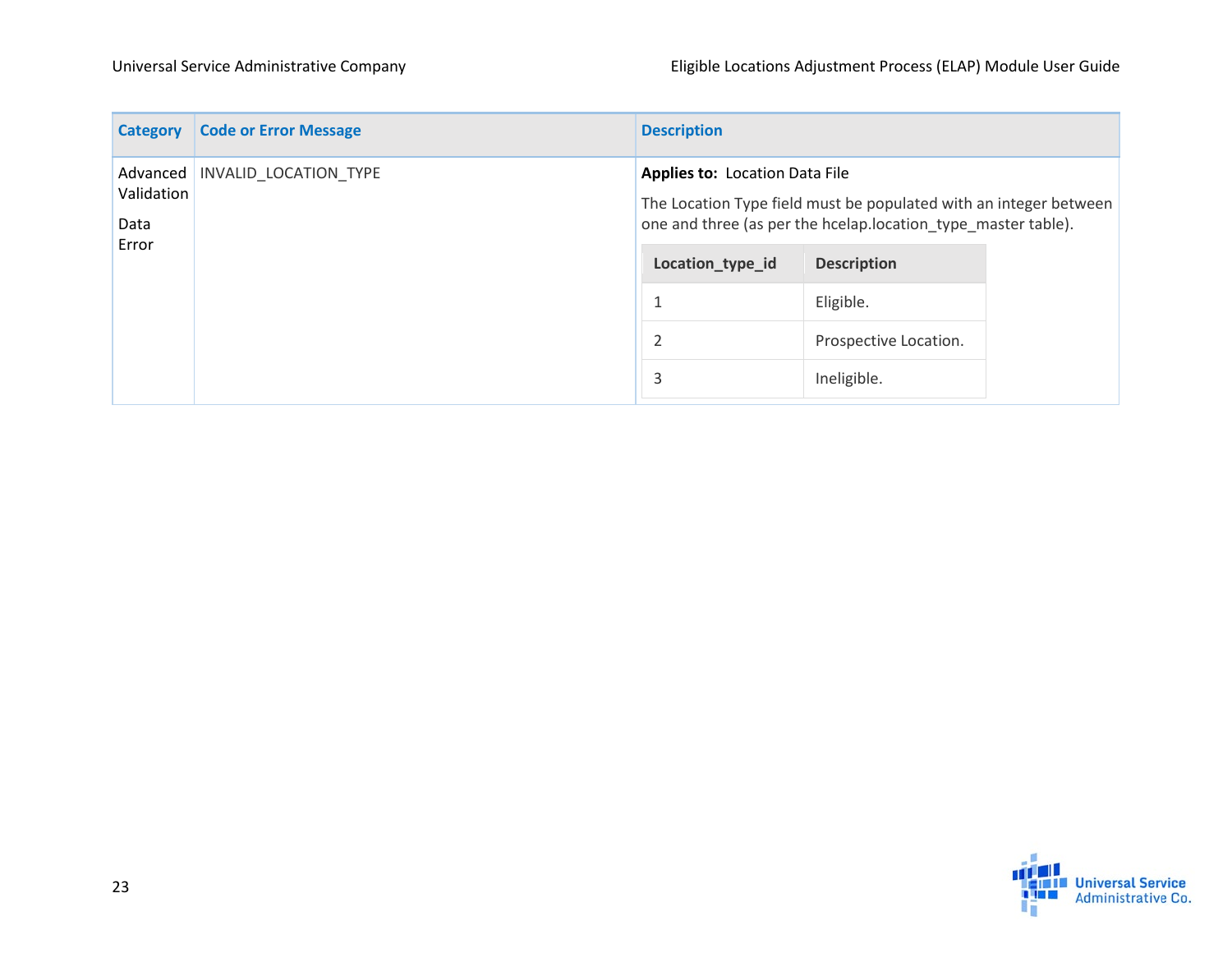| Category                                                    | <b>Code or Error Message</b>                                                                                                              | <b>Description</b>                            |                                 |
|-------------------------------------------------------------|-------------------------------------------------------------------------------------------------------------------------------------------|-----------------------------------------------|---------------------------------|
| Advanced<br>INVALID_INELIGIBLE_REASON<br>Validation<br>Data | <b>Applies to: Location Data File</b><br>The Ineligible Location Reason Field must be populated with an<br>integer between one and seven. |                                               |                                 |
| Error                                                       |                                                                                                                                           | Ineligible_reason_id                          | <b>Description</b>              |
|                                                             | $\mathbf{1}$                                                                                                                              | Empty Parcel/Under<br>Development.            |                                 |
|                                                             |                                                                                                                                           | $\overline{2}$                                | Group Quarters.                 |
|                                                             |                                                                                                                                           | 3                                             | Permanently Vacant.             |
|                                                             | $\overline{4}$                                                                                                                            | <b>Community Anchor</b><br>Institution.       |                                 |
|                                                             | 5                                                                                                                                         | Recreational, non-<br>residential, structure. |                                 |
|                                                             |                                                                                                                                           | 6                                             | Storage or Agricultural<br>use. |
|                                                             | $\overline{7}$                                                                                                                            | Other.                                        |                                 |